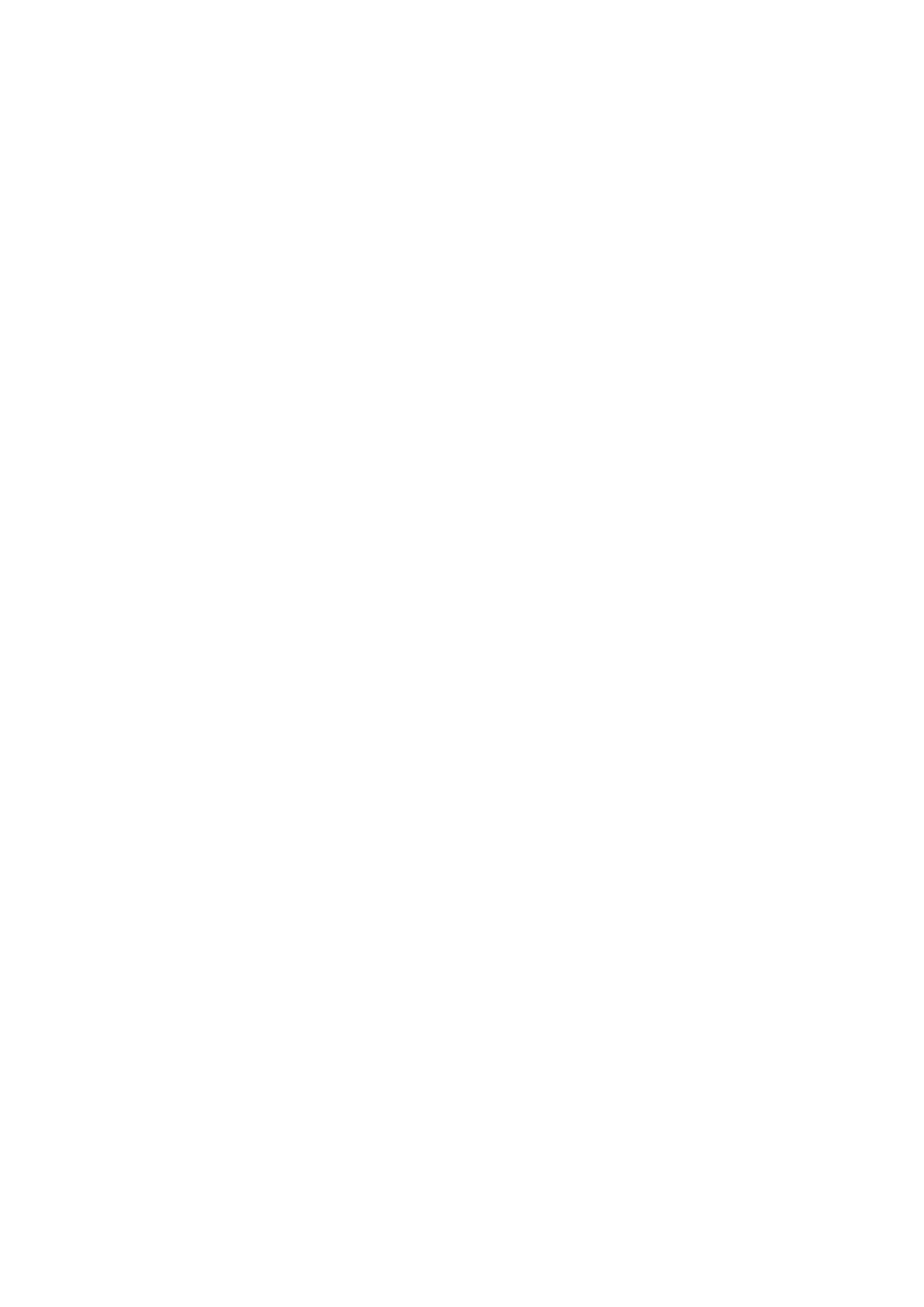#### **In the case of Hutchison Reid v. the United Kingdom,**

The European Court of Human Rights (Third Section), sitting as a Chamber composed of:

Mr G. RESS, *President*,

Mr I. CABRAL BARRETO,

Sir Nicolas BRATZA,

Mr P. KŪRIS,

Mr B. ZUPANČIČ,

Mr J. HEDIGAN,

Mrs M. TSATSA-NIKOLOVSKA, *judges*,

and Mr V. BERGER, *Section Registrar*,

Having deliberated in private on 30 January 2003,

Delivers the following judgment, which was adopted on that date:

## PROCEDURE

1. The case originated in an application (no. 50272/99) against the United Kingdom of Great Britain and Northern Ireland lodged with the European Commission of Human Rights ("the Commission") under former Article 25 of the Convention for the Protection of Human Rights and Fundamental Freedoms ("the Convention") by a United Kingdom national, Mr Alexander Lewis Hutchison Reid ("the applicant"), on 13 August 1998.

2. The applicant, who had been granted legal aid, was represented by Ms Y. McKenna, a lawyer practising in Glenrothes. The United Kingdom Government ("the Government") were represented by their Agent, Mr H. Llewellyn, of the Foreign and Commonwealth Office.

3. The applicant alleged that he was being wrongly detained in a mental hospital and that he had not been provided with a prompt or adequate review of the continued lawfulness of his detention. He relied on Article 5 §§ 1 and 4 and Article 13 of the Convention.

4. The application was transmitted to the Court on 1 November 1998, when Protocol No. 11 to the Convention came into force (Article 5 § 2 of Protocol No. 11).

5. The application was allocated to the Second Section of the Court (Rule 52 § 1 of the Rules of Court). Within that Section, the Chamber that would consider the case (Article 27 § 1 of the Convention) was constituted as provided in Rule 26 § 1.

6. On 1 November 2001 the Court changed the composition of its Sections (Rule 25 § 1). This case was assigned to the newly composed Third Section.

7. By a decision of 15 November 2001, the Chamber declared the application admissible.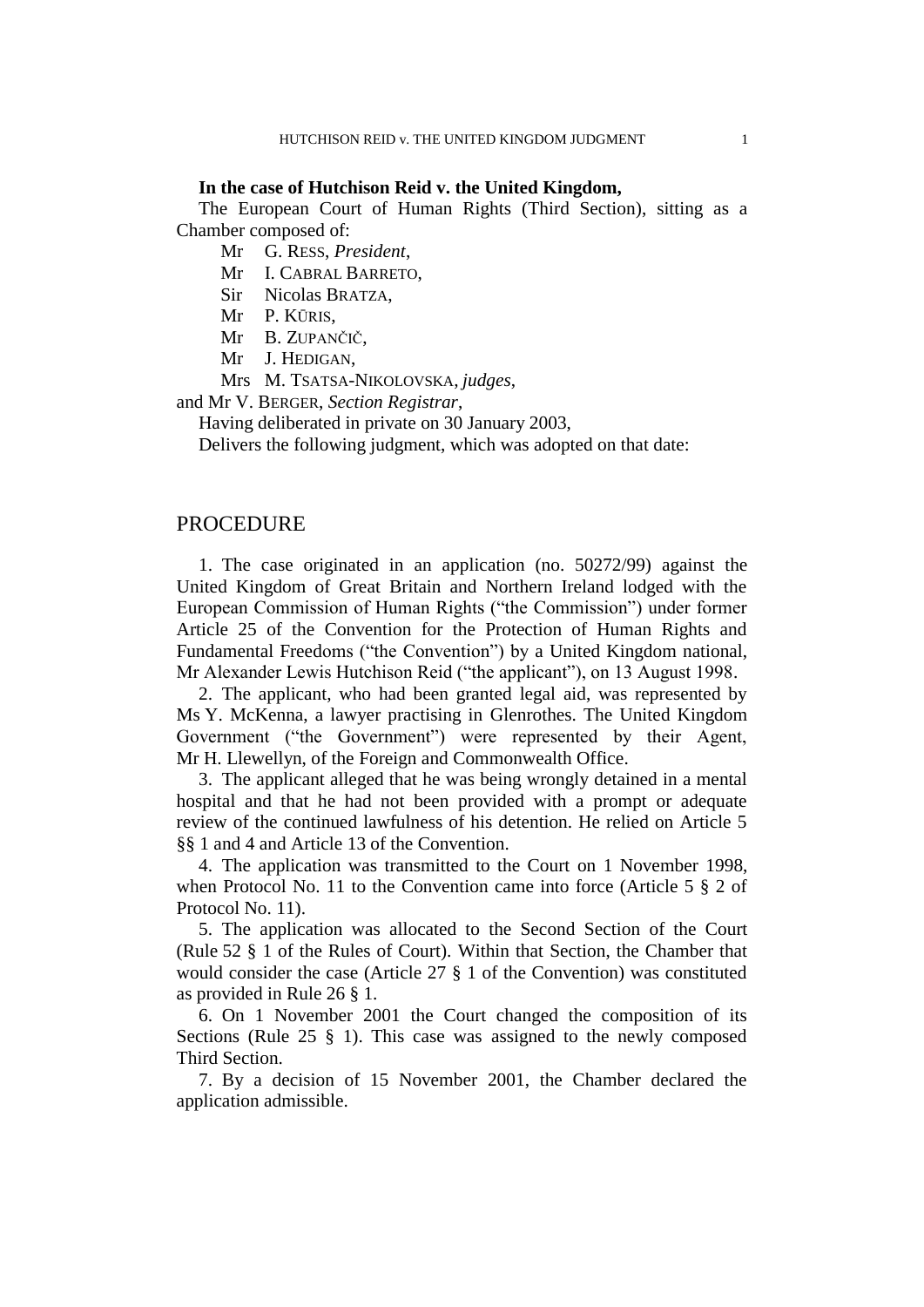8. The applicant and the Government each filed observations on the merits (Rule 59 § 1). The parties replied in writing to each other's observations.

## THE FACTS

#### I. THE CIRCUMSTANCES OF THE CASE

9. The applicant was born in 1950 and is currently detained in Carstairs Hospital, Lanarkshire.

10. On 8 September 1967 the applicant, then aged 17, was convicted, after a guilty plea, of culpable homicide. The court was satisfied on the oral evidence of two consultant psychiatrists that the applicant was suffering from "mental deficiency", a mental disorder within the meaning of the Mental Health (Scotland) Act 1960 and such as would warrant his detention (sections 6 and 23(1)). It ordered that he be detained in a mental hospital under a hospital order. It also made an order restricting his discharge from detention without limit of time (sections  $55(1)$  and  $(7)$  and  $60(1)$  of the 1960 Act). Although one doctor gave the opinion that the applicant suffered from a psychopathic or personality disorder, this was not the basis for the detention.

11. On 24 April 1972 the applicant escaped from the State hospital but was recaptured the same day.

12. By no later than 1980, he was no longer regarded as suffering from a mental deficiency. The sole medical basis for his detention since that date has been a diagnosis of anti-social personality or psychopathic disorder.

13. After 1983, patients under a restriction order were provided with the opportunity of applying annually to the sheriff to obtain discharge. According to the Mental Health (Scotland) Act 1984 ("the 1984 Act"), the criteria for admission for both civil and criminal patients were amended. Section 17 provided that where the mental disorder from which the person suffered was a persistent one manifested only by abnormally aggressive or seriously irresponsible conduct (that is, a psychopathic or anti-social personality disorder), he could only be detained where medical treatment was likely to alleviate or prevent a deterioration of his condition. This reflected general medical pessimism as to the benefits of medical treatment for psychopaths. The sheriff was required to release a restricted patient where the patient was not suffering from a mental disorder making it appropriate for him to be detained in a hospital for medical treatment, or it was not necessary for the health and safety of the patient or the protection of other persons that he receive such treatment (section 64 of the 1984 Act).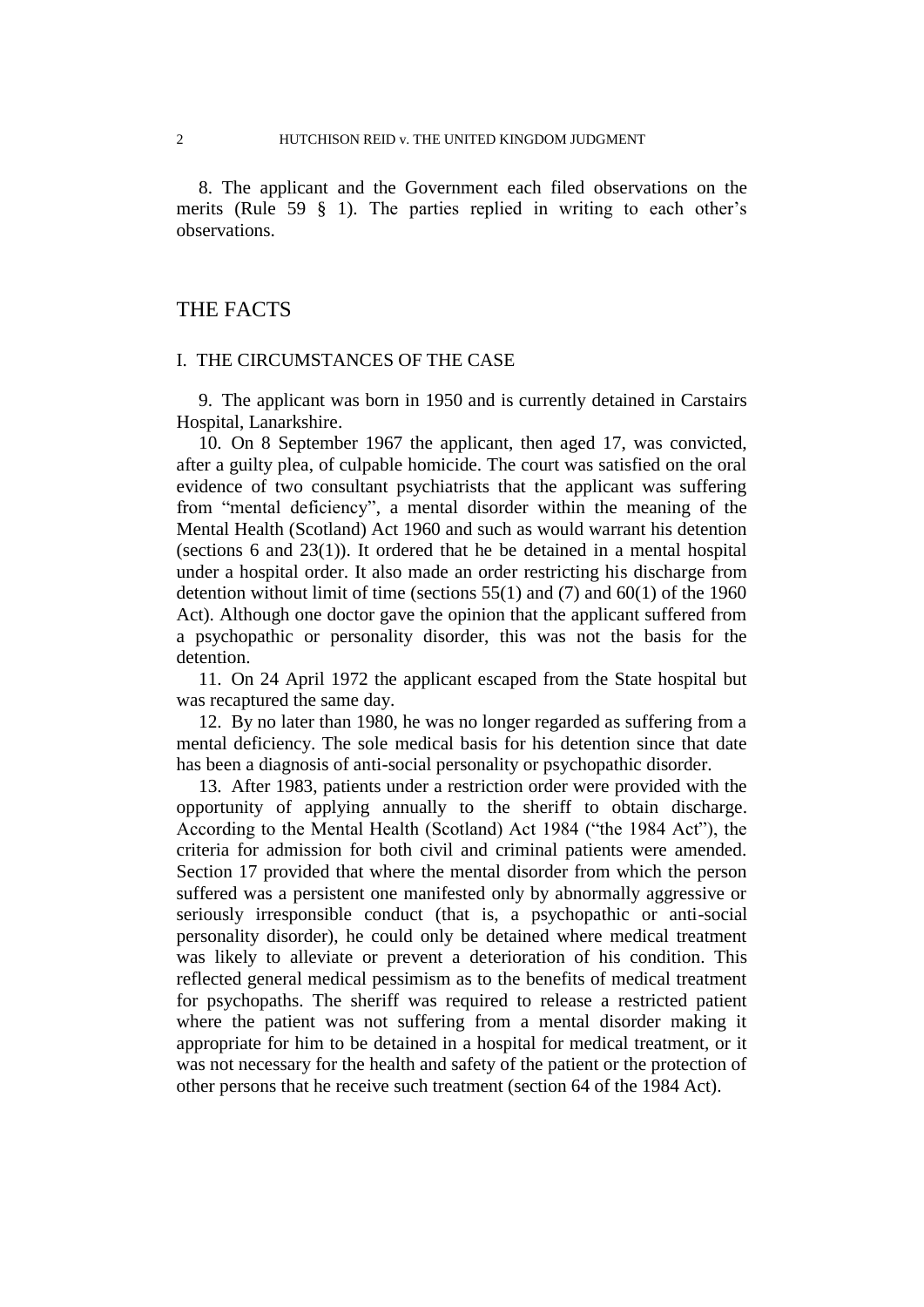14. In 1985 the applicant was transferred to an open hospital. On 6 August 1986 he reoffended, was arrested and remanded to prison. He was charged on a summary complaint with the assault and attempted abduction of an 8-year-old child. Psychiatric reports were obtained from two consultant psychiatrists. In their reports of 14 August 1986, both referred to the applicant's personality disorder but neither considered him to be suffering from mental disorder making it appropriate for him to receive hospital treatment. He was found sane and fit to plead. Accordingly, on conviction of assault and attempted abduction by a sheriff on 26 September 1986, he was sentenced to three months' imprisonment, not to a hospital disposal.

15. On completion of his sentence in prison, the applicant was recalled to the State hospital by the Secretary of State on the basis of the 1967 hospital and restriction orders, pursuant to section 68(3) of the 1984 Act. This had been on the recommendation of a consultant psychiatrist consulted by the Secretary of State, who in his report of 8 August 1986 found that there was no continuing evidence of mental subnormality or of any evidence of mental illness other than persistent abnormally aggressive or seriously irresponsible conduct. While he was not convinced that the applicant's period of treatment in the open hospital had improved his behaviour in any consistent fashion, the only possible reason to continue his detention in hospital was to attempt to modify his aggressive and seriously irresponsible conduct. In his view the only appropriate type of hospital management would be the more secure and structured organisation within the State hospital. It was further noted that the incident with the child raised grave doubts concerning the safety to other people of allowing the applicant to be released from institutional care and it was for that reason that he recommended the applicant's return to the State hospital. On 7 October 1986, on the day of the applicant's release from prison, the applicant was transferred back to the State hospital.

16. The applicant sought discharge from hospital on a number of occasions. Between February 1987 and June 1994 he obtained some eighteen reports from six psychiatrists, the majority of which were to the effect that he did not suffer from a mental disorder of a nature or degree justifying continued detention as he was not treatable. Some of the reports indicated that the continuing detention was leading, or was likely to lead, to a deterioration of his condition and that he required rehabilitation from his institutionalisation. Between August 1986 and May 1994, ten psychiatric reports on the applicant were prepared for government agencies by eight psychiatrists, in which varying opinions were also given as to the applicant's amenability to treatment.

17. The applicant's appeals to the sheriff on 29 February 1988, 20 October 1988, and 12 May 1992 for absolute or conditional discharge were unsuccessful.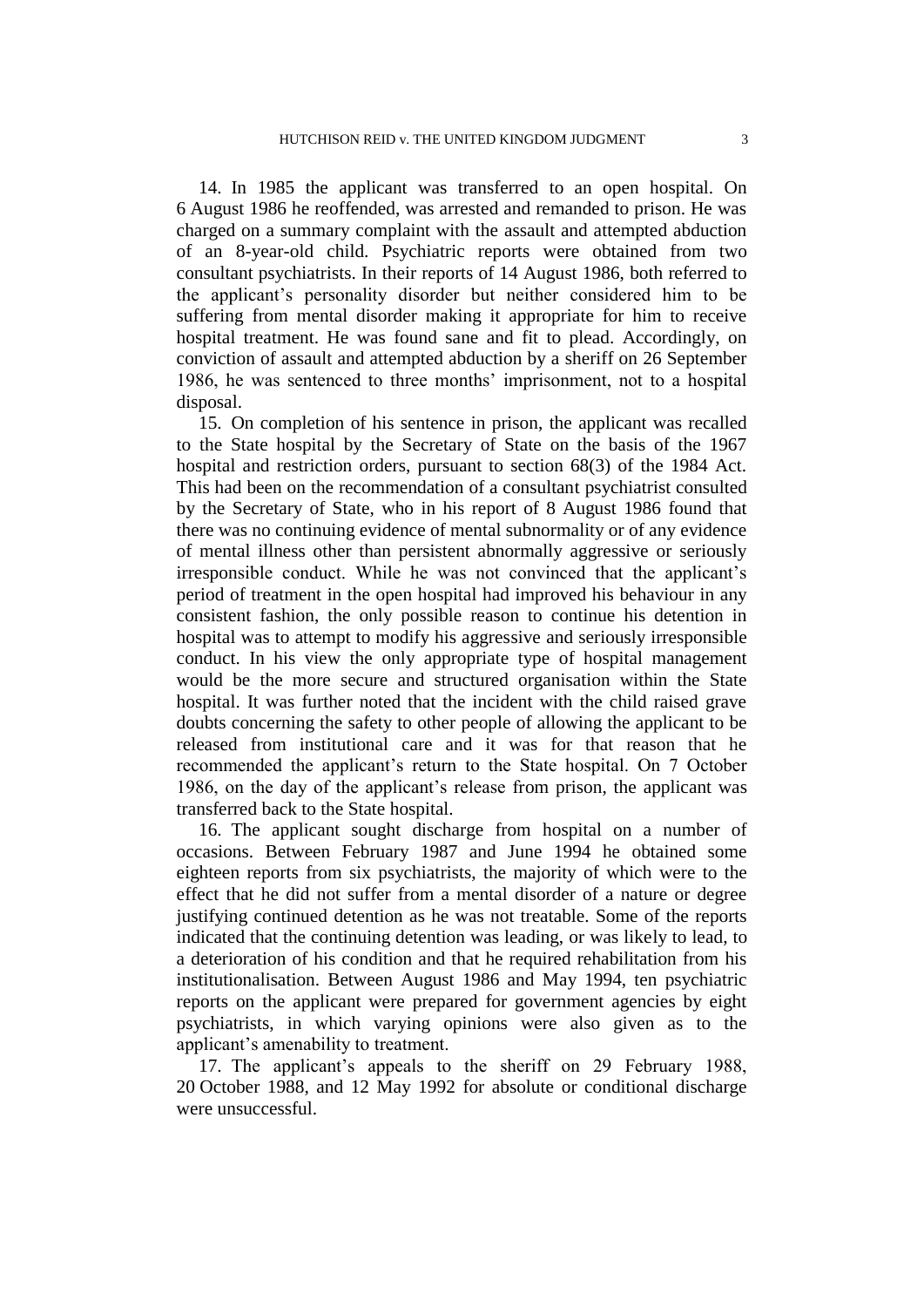18. On 8 April 1994, the applicant lodged a further appeal with the sheriff under section 63(2) of the 1984 Act. Between May and June 1994, psychiatric reports were prepared. On 14 June and 1 July 1994, the sheriff heard evidence.

19. On 19 July 1994 the sheriff rejected the applicant's application for discharge. He noted that it was common ground that the onus of proof lay on the applicant to satisfy him, on the balance of probabilities, that the conditions in section 64(1)(a) or (b) were made out (see "Relevant domestic law and practice" below, paragraph 32). He had before him the written and oral evidence of seven consultant psychiatrists. He found that they were unanimous that the applicant suffered from a mental disorder, namely a persistent and permanent psychopathic/anti-social personality disorder, manifested by abnormally aggressive and seriously irresponsible behaviour. In the event of the applicant being released, he found there was a very high risk of his reoffending and that any such offence was likely to have a sexual connotation. He accepted that the evidence was such that the applicant's disorder would not be likely to justify his admission to hospital had his original offence been committed in 1994 and noted that the majority of the opinions were to the effect that the applicant's condition was not curable and that the medical treatment provided by the State hospital had not alleviated and would not alleviate his condition. However, he nonetheless found that the applicant's disorder was severe and that it was appropriate for him to be detained in a hospital for medical treatment. He stated that nowhere in the Act did it state that a criminal ordered by the High Court to be detained without limit of time should be discharged if his condition was not being alleviated. However, in any event, he agreed with Dr White, the medical officer responsible for the applicant, who stated in his report:

"... in the structured setting of the State hospital in a supervised environment [the applicant's] anger management improves, resulting in his being less physically aggressive. There is evidence that when this structure or supervision is lessened [the applicant] poses more of a danger to others e.g. his abuse of parole ... Medical treatment has alleviated his condition and should continue to do so."

#### 20. The sheriff also referred to Dr Smith's report which stated:

"At that time (1967) he was emotionally immature and illiterate. Since then there have been marked improvements in his educational attainments. He has benefited from nursing and medical care in the stable environment provided by the State hospital."

## 21. The sheriff concluded:

"The majority medical opinion is that rehabilitation should take place in another hospital. It is a matter for Dr White to consider whether he can prepare the applicant for a transfer; and it is for Dr White to decide and not for me to advise. Presumably rehabilitation will alleviate his condition. ... I am told that psychiatrists would today be unlikely to recommend admission to the State hospital. However, the applicant was properly admitted and detained and I have not been satisfied that he is now not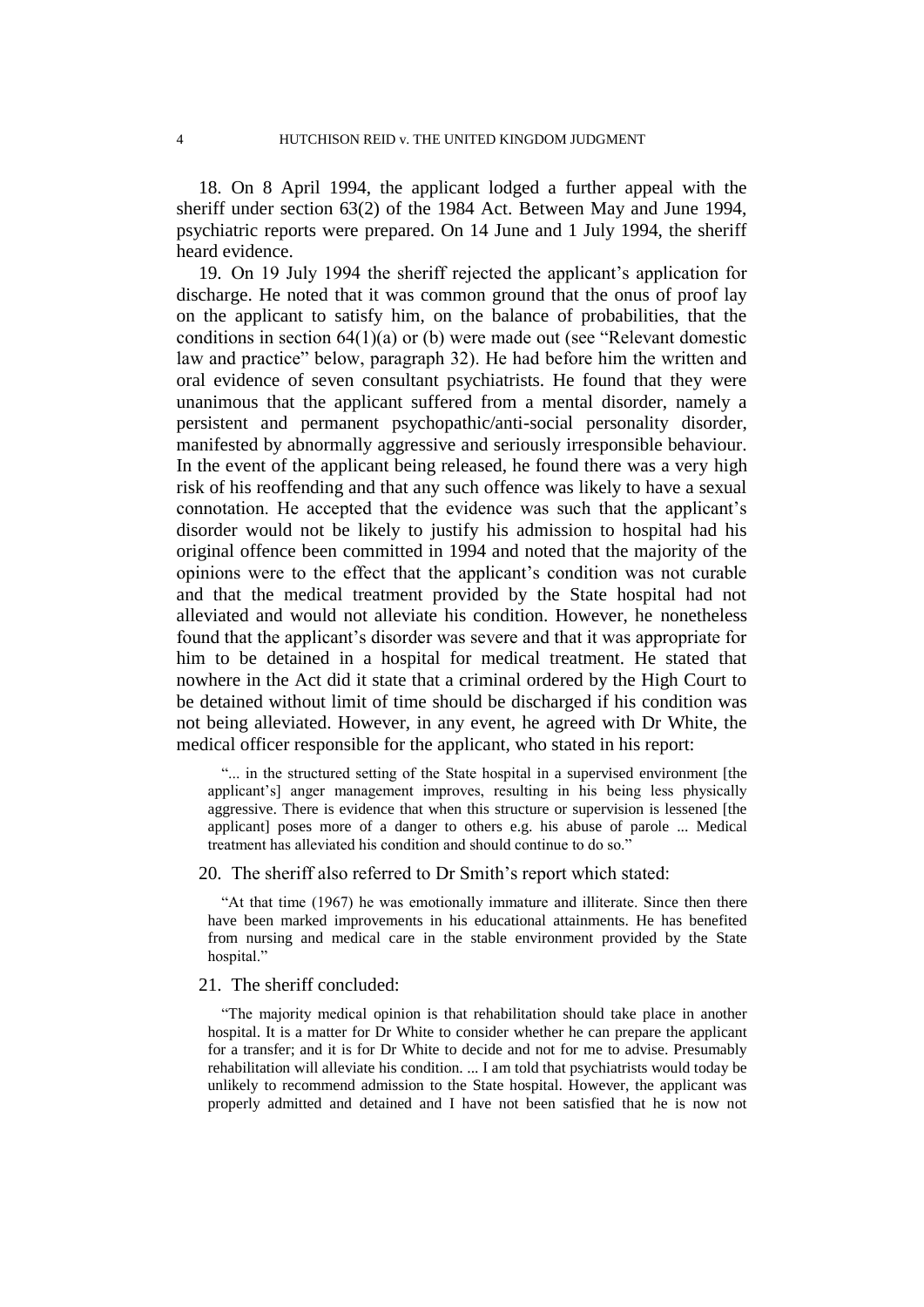suffering from a mental disorder of a nature or degree which makes it appropriate for him to be liable to be detained in a hospital for medical treatment."

22. No appeal lay against the sheriff's decision.

23. On 28 February 1995 the Secretary of State received notice that the applicant had applied for legal aid to challenge the sheriff's decision by way of judicial review application. In March 1995 legal aid was refused. On 16 October 1995 the Secretary of State received intimation of the applicant's fresh application for legal aid. On 17 November 1995 legal aid was granted by the Scottish Legal Aid Board.

24. On 21 February 1996 the applicant lodged a petition with the Outer House of the Court of Session for judicial review of the sheriff's decision, claiming that the sheriff had erred in law or that he had reached a decision on the appeal which was irrational having regard to the evidence. A hearing took place on 16 May 1996 before Lord Rodger. On 29 May 1996 Lord Rodger dismissed the petition, finding that the sheriff's conclusion that it was appropriate that the applicant should be liable to be detained in hospital for treatment was entirely justifiable. He dismissed the applicant's claim that the sheriff had imposed an excessively high burden of proof on the applicant, considering that the sheriff had applied the proper standard and had made a positive finding that he was satisfied that it was appropriate for the applicant to be detained for treatment.

25. On 14 June 1996 the applicant renewed his application to the Inner House of the Court of Session. On 28 June 1996 the case was sisted (adjourned) to enable the applicant to apply for legal aid. On 30 August 1996 the Scottish Legal Aid Board granted legal aid. On 7 November 1996 the applicant applied to end the adjournment. On 12 November 1996 the Inner House recalled the sist. On 23 January 1997 a hearing was set for 24-26 June 1997. The hearing took place.

26. On 22 August 1997 the Inner House of the Court of Session allowed the appeal and quashed the decision of the sheriff. It held that in the case of a psychopath the discharge criteria in section 64 of the 1984 Act incorporated the "treatability" criterion in section 17 of the Act, namely the criterion that, in the case of a person suffering from a mental disorder manifested only by abnormally aggressive or seriously irresponsible conduct, the medical treatment must be such as was likely to alleviate or prevent a deterioration in his condition. Having reviewed the evidence, it found that the sheriff had wrongly concluded that the applicant was treatable and that the sheriff was obliged to discharge a restricted psychopathic patient who was not treatable.

27. On 11 November 1997 the Secretary of State appealed to the House of Lords. On 9 December 1997 and 25 February 1998 the parties agreed to an extension of time to lodge court documents. On 31 March 1998 the case was set down for hearing on 12 and 13 October 1998.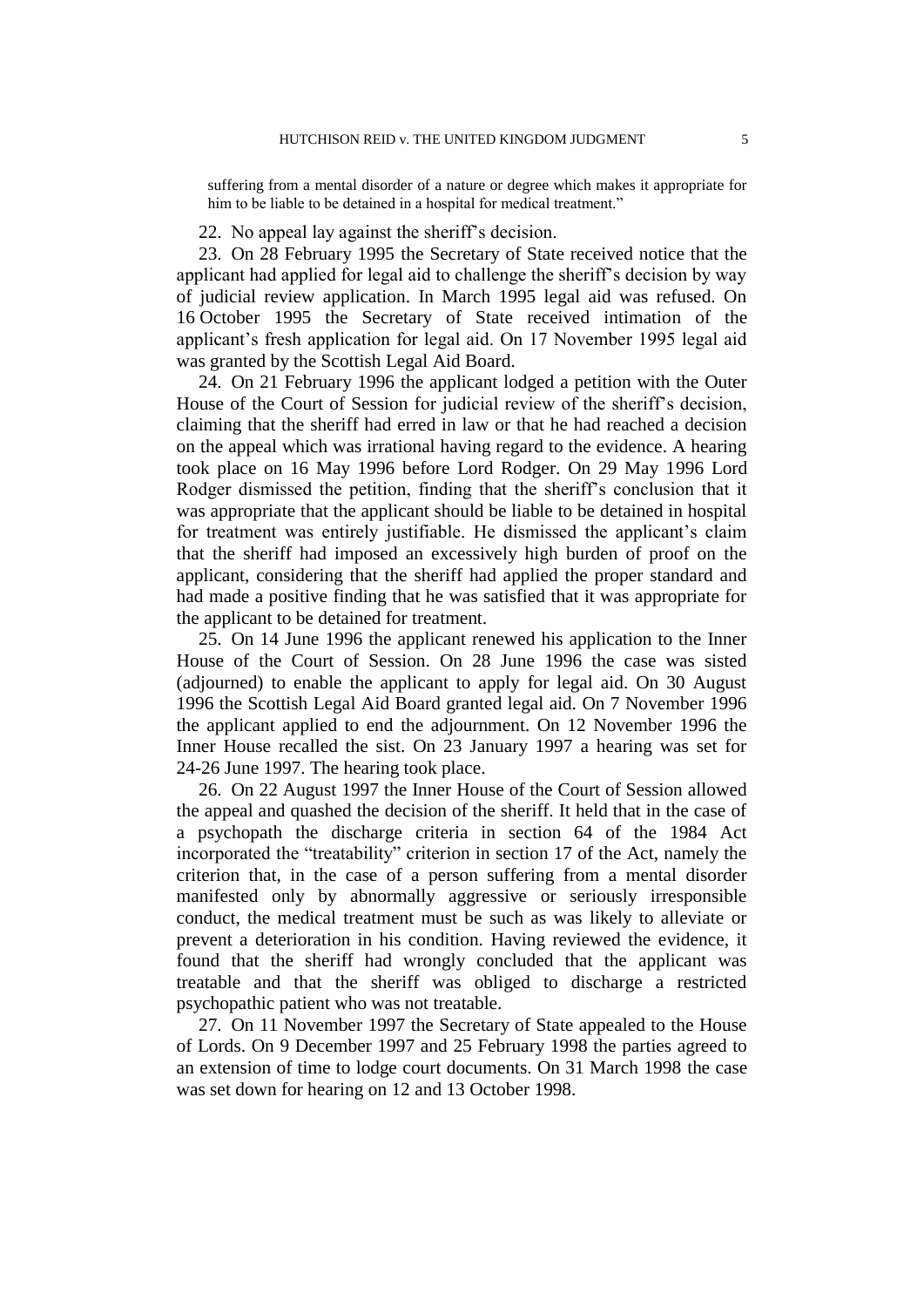28. Following that hearing, on 3 December 1998, the House of Lords allowed the appeal. In their judgment, the Lords agreed with the Inner House that the treatability criterion was incorporated into the discharge criteria in section 64 but rejected its approach to the evidence. They held that treatment which alleviated the symptoms and manifestations of the underlying medical disorder of a psychopath was treatment within the meaning of section 17(1), even if the treatment did not cure the disorder itself. They found that the Inner House, on a judicial review application, was not entitled to substitute its own opinion as to the applicant's treatability for that of the sheriff, although it could have done so on an appeal.

29. Lord Hutton said, *inter alia*:

"It is clear that there was a difference of opinion between the seven psychiatrists who gave evidence before the sheriff. The sheriff recognised this and stated that 'the majority opinion among the witnesses was that the medical treatment provided by the State hospital had not alleviated and would not alleviate his condition'. But the sheriff referred to the evidence of Dr Chiswick, who was in favour of an absolute discharge of the [applicant], and who stated that 'Dr White's plans for anger management etc. would be regarded by him as treatment'. And it is clear ... that the sheriff accepted the opinion of Dr White, who was the responsible medical officer for the [applicant] that the anger management of the [applicant] in the structured setting of the State hospital in a supervised environment resulted in his being less physically aggressive. In other words, it was Dr White's opinion that the symptoms of his underlying condition were alleviated and this led the sheriff to the conclusion that medical treatment 'should continue' to alleviate his condition.

Therefore in my view contrary to the opinion of the Inner House the Lord Ordinary was right to decide that, given the evidence which was before the sheriff, it would be wrong to hold that no sensible sheriff could have reached the decision which he did."

30. Lord Hutton adverted to the danger which could arise under the mental health provisions that a sheriff could be obliged to release an untreatable psychopath who might well harm members of the public. The balancing of the protection of the public against the claim of a psychopath convicted many years ago that he should not continue to be detained in hospital when medical treatment would not improve his condition was, however, an issue for Parliament to decide, not the judges.

## II. RELEVANT DOMESTIC LAW AND PRACTICE

## **A. Mental Health (Scotland) Act 1984 ("the 1984 Act")**

## 31. Section 17(1) of the 1984 Act provided:

"A person may, in pursuance of an application for admission under section 18(1) of the Act, be admitted to a hospital and there detained on grounds that-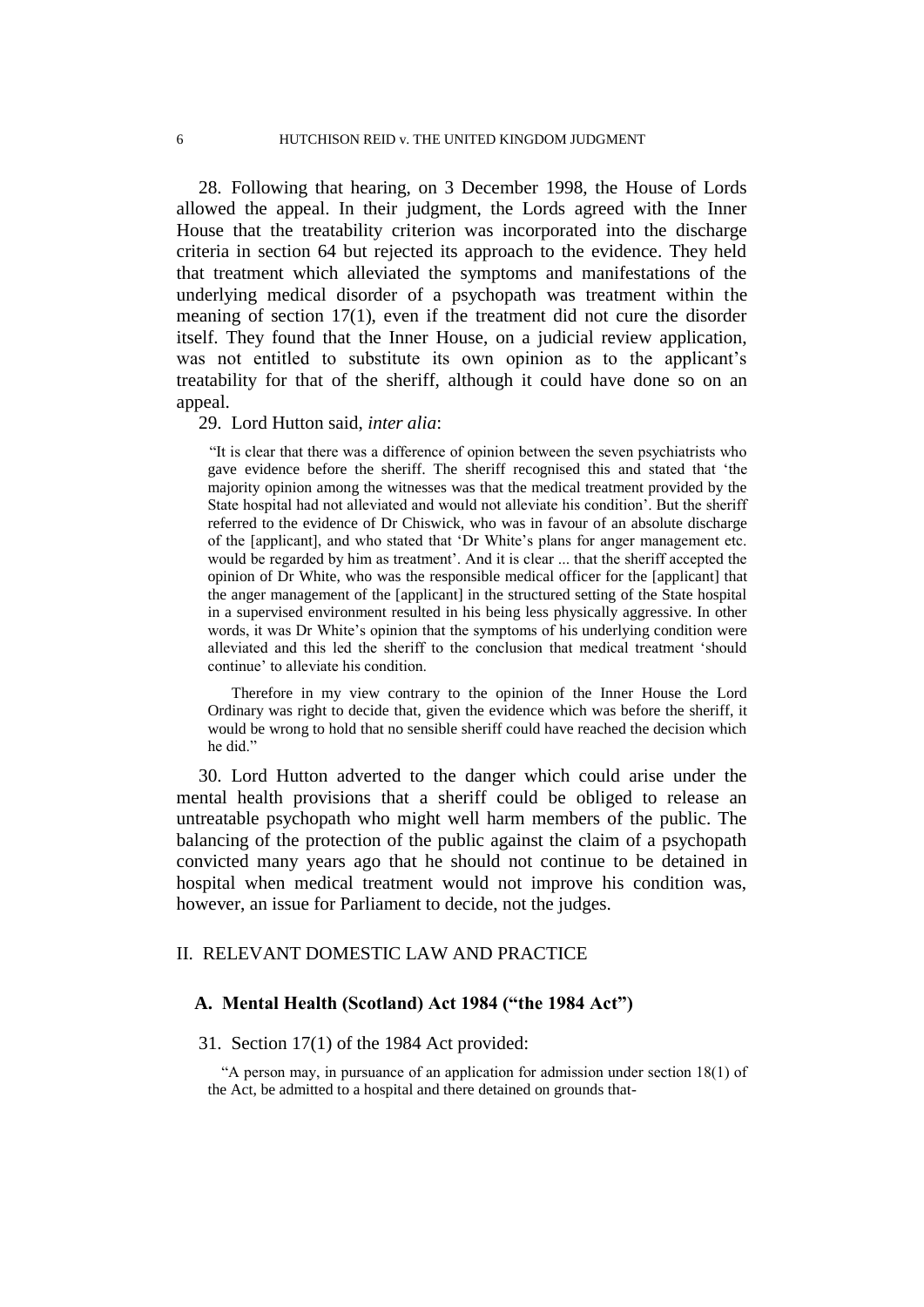(a) he is suffering from mental disorder of a nature or degree which makes it appropriate for him to receive medical treatment in a hospital; and

 (i) in the case where the mental disorder from which he suffers is a persistent one manifested only by abnormally aggressive or seriously irresponsible conduct, such treatment is likely to alleviate or prevent a deterioration of his condition ...

... and

(b) it is necessary for the health or safety of that person or for the protection of other persons that he should receive such treatment and it cannot be provided unless he is detained under this Part of the Act."

## 32. Section 64(1) of the 1984 Act provided:

"Where an appeal is made by a restricted patient who is subject to a restriction order, the sheriff shall direct the absolute discharge of the patient if he is satisfied –

(a) that the patient is not, at the time of the hearing of the appeal, suffering from mental disorder of a nature or degree which makes it appropriate for him to be liable to be detained in a hospital for medical treatment; or

(b) that it is not necessary for the health or safety of the patient or for the protection of other persons that he should receive such treatment; and (in either case)

(c) that it is not appropriate for the patient to remain liable to be recalled to hospital for further treatment."

#### **B. Subsequent developments**

33. The Crime and Punishment (Scotland) Act 1997 provided, from its coming into force, that any person convicted of an offence for which a hospital order could be made could now be made subject of a hospital direction (or hybrid order) whereby the offender, although sent to hospital, also had a sentence imposed on him. If the offender's mental condition improved to the extent that detention in hospital was no longer justified, he could be transferred to prison to complete the remainder of his sentence. These provisions, which were not retrospective, did not affect the applicant.

34. On 2 August 1999, in *Noel Ruddle v. the Secretary of State*, the sheriff ordered the release of a patient suffering from a psychopathic disorder where the treatability test was not satisfied. The release into the community of this patient caused considerable public controversy and led to the first Act of the new Scottish Parliament.

35. On 8 September 1999, the Parliament passed the Mental Health (Public Safety and Appeals) Scotland Act 1999 which amended section 64 of the 1984 Act so as to require the sheriff to dismiss an appeal by a patient where he was suffering from a mental disorder which required him to be detained in hospital, whether for medical treatment or not, in order to protect the public from serious harm.

Section 64(A1) of the 1984 Act now provided: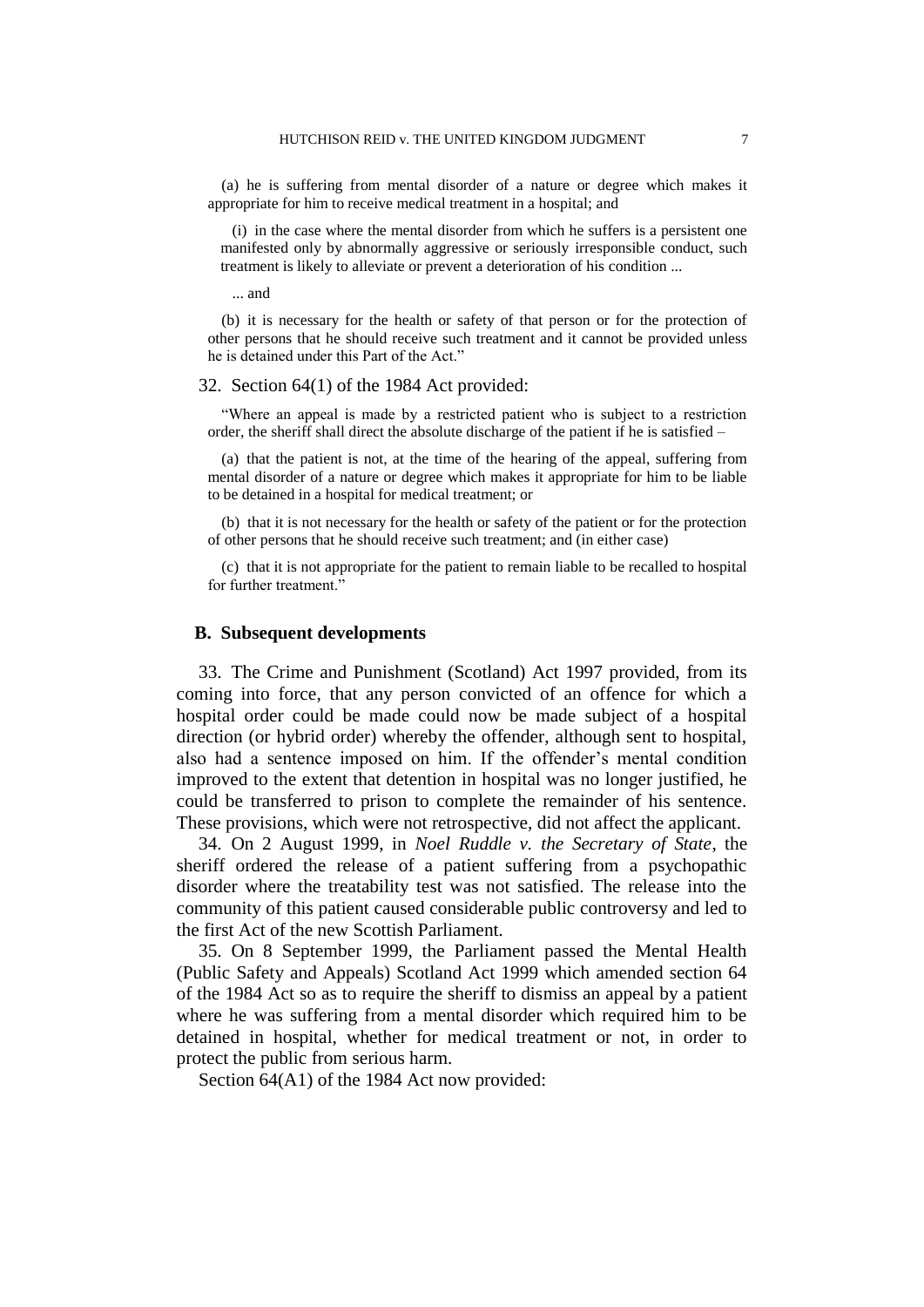"Where an appeal to the sheriff is made by a restricted patient who is subject to a restriction order, the sheriff shall refuse the appeal if satisfied that the patient is, at the time of the hearing of the appeal, suffering from a mental disorder the effect of which is such that it is necessary, in order to protect the public from serious harm, that the patient continue to be detained in a hospital, whether for medical treatment or not."

This Act also gave a right of appeal from the sheriff's decision to the Court of Session for both the applicant and the Secretary of State.

36. Proceedings were taken by hospital detainees concerning, *inter alia*, whether the Act was within the powers of the Parliament. On 16 June 2000 the Lord President gave the judgment of the Inner House of the Court of Session, rejecting the challenges to the Act, taking into account, in particular, the principles laid down in Article 5 §§ 1 and 4 of the Convention (see *A. v. the Scottish Ministers*, 2000 Session Cases 1). On 18 October 2001 the Judicial Committee of the Privy Council dismissed the further appeal, also finding that it was not incompatible with Article 5 § 1 (e) to require the continued detention of a restricted patient in a hospital where this was necessary on the grounds of public safety, whether or not the mental disorder was treatable (see *A. v. the Scottish Ministers*, 2001 Scots Law Times 1331).

37. The Report of the Millan Committee on the Review of the Mental Health (Scotland) Act 1984 made a number of recommendations concerning the 1999 Act. In particular, it criticised the fact that entry and exit criteria to hospital no longer coincided:

"[T]he justification for continuing to detain a patient should reflect the basis on which detention was initiated. This is an important principle which we have emphasised throughout our report: no one should be detained if they no longer meet the grounds for detention. ... The effect of the public safety test in the 1999 Act is that some restricted patients may be required to remain in hospital when they no longer meet the criteria for admission to hospital."

38. In January 1999 the Report of the Committee of Inquiry into the Personality Disorder Unit, Ashworth Special Hospital was issued concerning the treatment and detention of psychopathic offenders:

"6.3.1 Whether or not a convicted offender is diagnosed as suffering from psychopathic disorder and becomes the subject of a hospital order is, to a considerable extent, a matter of chance. ...

Because [the definition of the personality disorder category] is legal, not clinical, and is unlikely to be the subject of scrutiny, it is possible for almost any violent offender to slip into this category ...

...

6.3.8 The uncertainties in this process have been called a 'lottery' ...

...

General Conclusions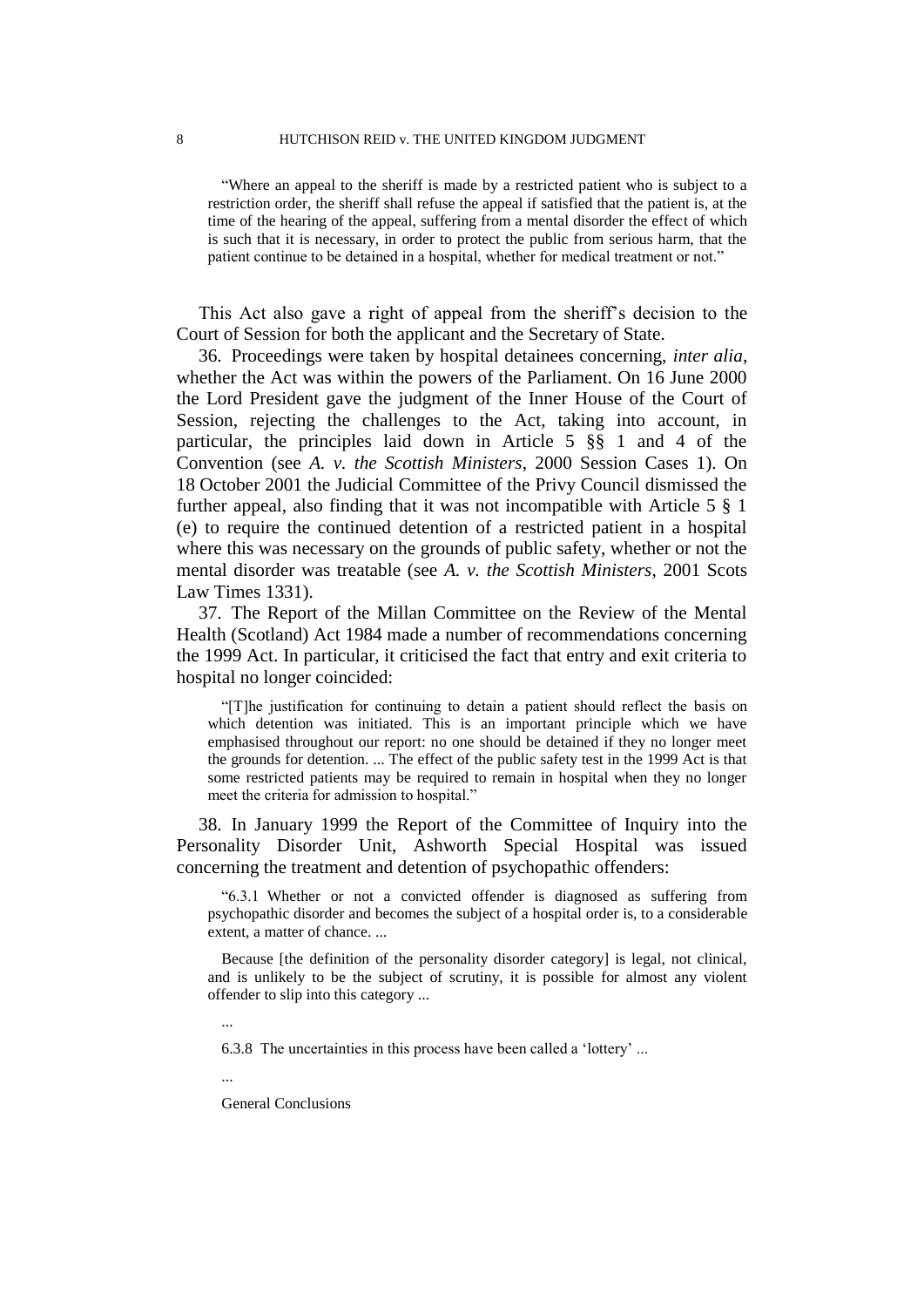6.10.1 It is evident from all the evidence which we have heard and read that there continues to be a wide diversity of opinion among experts from all the professions about the treatment and management of personality disorder and particularly severe personality disorder ...

#### ...

...

6.10.5 A few generalisations can be made with which there is general agreement:

1. Some personality disorders are more treatable than others and they are conditions which are less severe and which have a low association with violence.

2. Some personality disorders are sometimes treatable.

3. Some, particularly severe personality disorders, are resistant to treatment or frankly untreatable, although they may benefit from management and humane containment. ...

#### 6.10.11 We see no rational justification for keeping this very manipulative and troublesome sub-group in expensive therapeutic units providing management and treatment techniques from which they gain no benefit."

39. On 28 March 2001 the Court of Appeal held in *R. v. the Mental Health Review Tribunal North and East London Region and the Secretary of State for Health, ex parte H.* that sections 72 and 73 of the Mental Health Act 1983 (which contains provisions similar to those set out in section 64 of the Mental Health Act (Scotland) 1984) were contrary to Articles 5 §§ 1 and 4 of the Convention in so far as they imposed a test which required the continued detention of a patient where it could not be shown that his mental condition did not warrant detention. On 26 November 2001 the Mental Health Act (Remedial) Order 2001 came into force, amending sections 72 and 73 to require the tribunal to discharge the patient if it was not satisfied that he fulfilled the conditions for detention. In a recent case in Scotland brought by a patient under section 64 of the 1984 Act (*Lyons v. the Scottish Ministers*, 17 January 2002, First Division of the Court of Session), the Scottish court noted that the Scottish ministers had accepted, concerning the burden of proof in proceedings for release, that they were required to establish that the patient suffered from a mental disorder of a nature or degree making it appropriate for him to be detained in a hospital.

## THE LAW

#### I. ALLEGED VIOLATION OF ARTICLE 5 § 1 OF THE CONVENTION

40. Article 5 § 1 of the Convention provides in its relevant parts: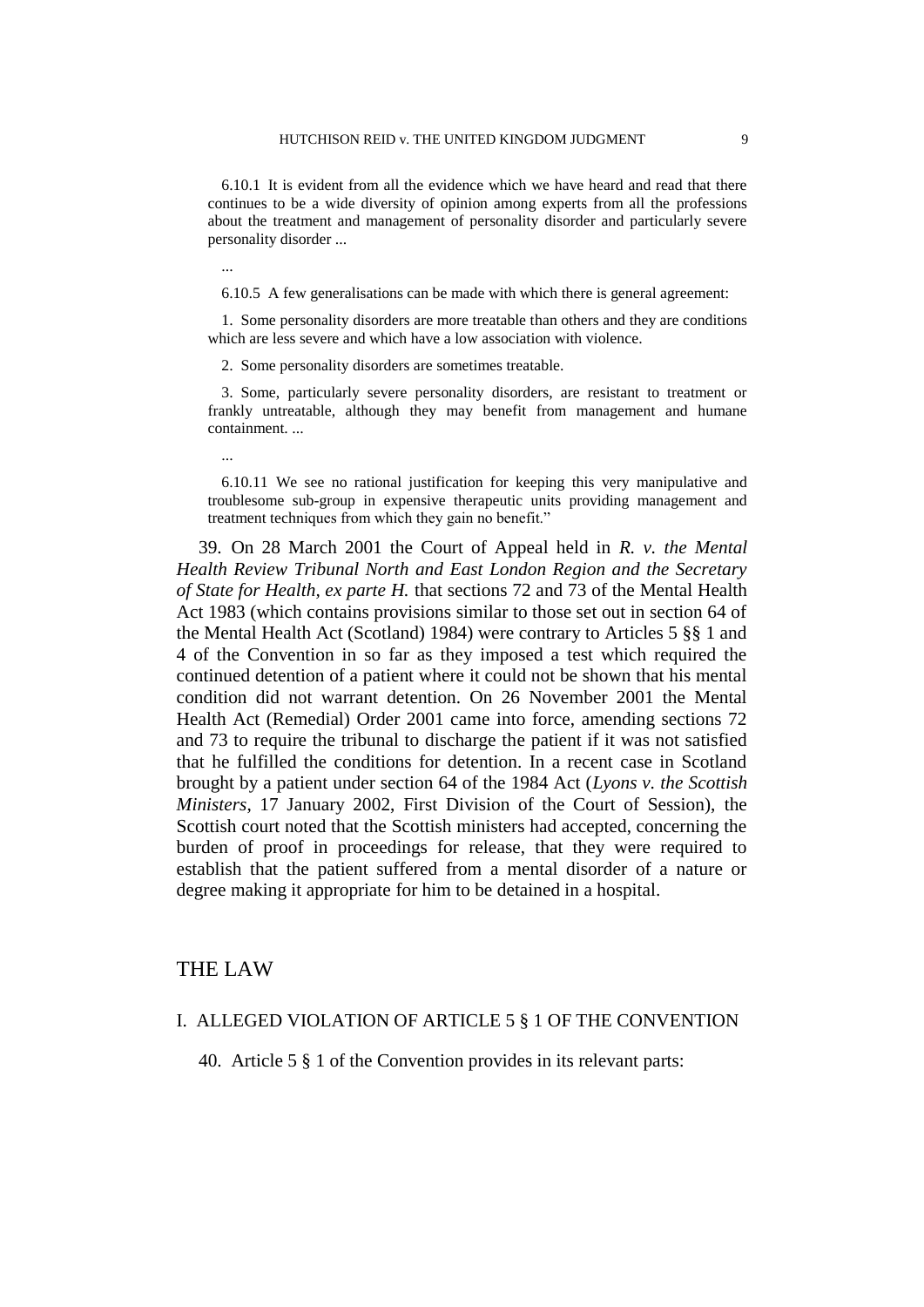"1. Everyone has the right to liberty and security of person. No one shall be deprived of his liberty save in the following cases and in accordance with a procedure prescribed by law:

(e) the lawful detention of persons for the prevention of the spreading of infectious diseases, of persons of unsound mind, alcoholics or drug addicts or vagrants;

## **A. The parties' submissions**

#### *1. The applicant*

41. The applicant accepted that he had been lawfully liable to be detained as a matter of domestic law since 1967, although he noted that the initial diagnosis of mental deficiency was of questionable accuracy at the time and that the diagnosis of psychopathic disorder was not definitively made until many years later. However, Article 5 § 1 (e) did not permit the detention of a person simply because his views or behaviour deviated from the norms prevailing in society. His disorder manifested itself only by abnormally aggressive or seriously irresponsible behaviour and he argued that Article 5 § 1 (e) could not permit his detention because of a propensity to reoffend in the absence of any possibility or intention of provision of medical treatment.

42. Even if the national authorities were better placed to evaluate the evidence in a case, he submitted that the most authoritative consideration of the medical evidence in his case was given by the Inner House of the Court of Session, which found that he was not treatable. The House of Lords had stated that if it had been sitting as a court of appeal it would have been justified in reaching such a conclusion. If the applicant's condition warranted detention in prison rather than hospital, and the applicant maintained that he would not now, as a psychopath, be considered as suitable for detention in hospital, his present detention was not in an institution appropriate to the purpose for which it was being effected. The clear majority view of the experts was that he was not treatable and in 1986 he was sentenced to prison rather than hospital.

43. The applicant submitted that the definition of medical treatment as including nursing or care and supervision in a structured hospital environment was not in accordance with accepted clinical views of what constituted medical treatment. This kind of treatment was in fact indistinguishable from containment. He disputed that risk of reoffending should be a valid ground for maintaining a person in hospital, as this rendered the admission criteria, which were linked to the possibility of medical treatment, different from the discharge criteria. He denied that it was appropriate to detain him in hospital. The nature and degree of his

...

 $\cdot$ ..."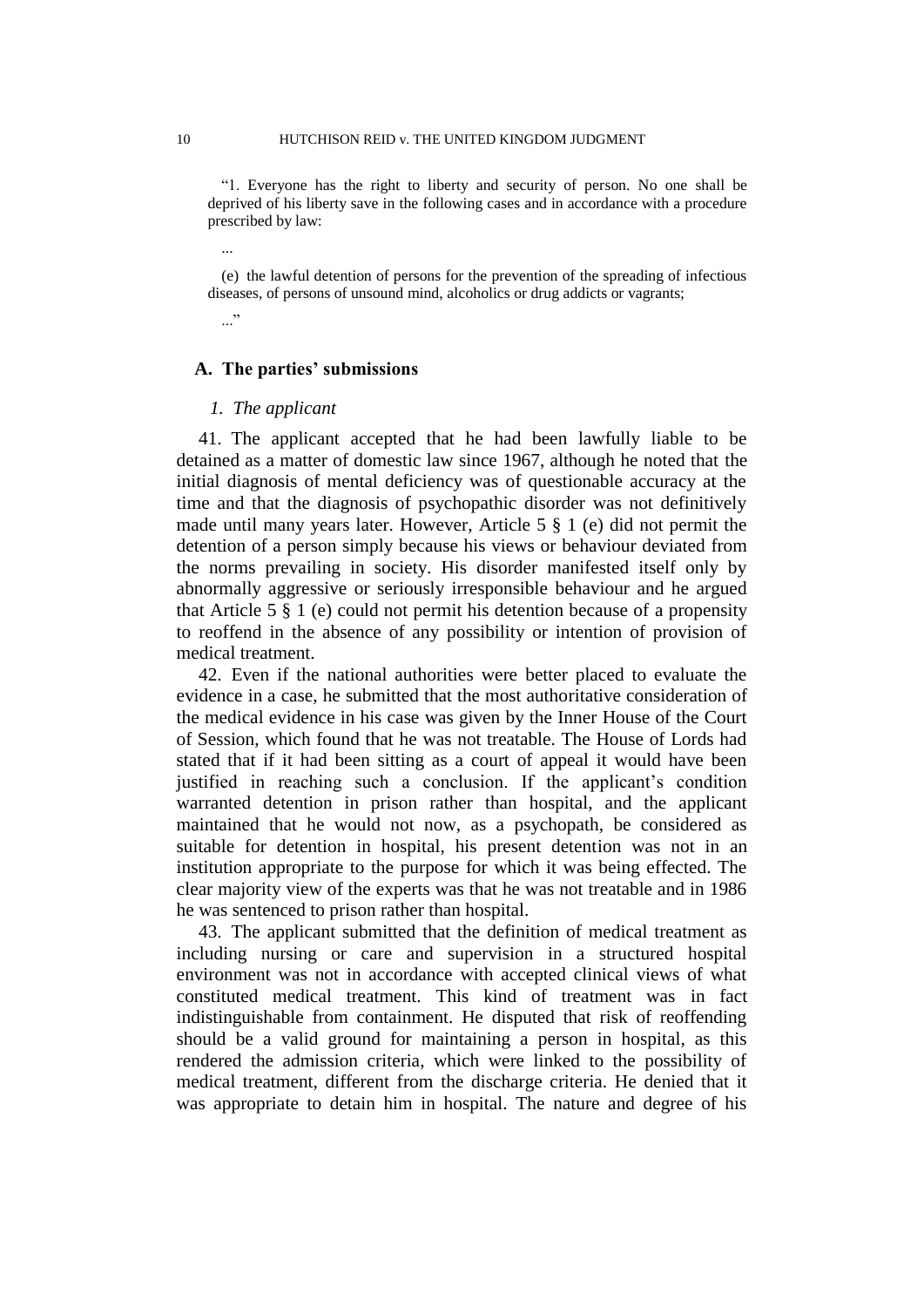disorder was indistinguishable from that of many persons in the prison population and he did not require care and supervision in hospital.

#### *2. The Government*

44. The Government submitted that the applicant's detention was justified under Article 5 § 1 (e) as the lawful detention of a person of unsound mind. The national authorities had found that the applicant was suffering from a mental disorder warranting confinement. Where the medical experts had expressed conflicting opinions and the patient posed a risk to public safety, they considered that the Court should be slow to disturb their conclusions. Article 5 § 1 (e) was in any event not concerned with suitable treatment or conditions and it was not a precondition of the lawful detention of a person of unsound mind that treatment was available to him or that available treatment was to any extent beneficial. A person could be detained in conformity with the Convention where this was necessary in his own interests, or for the protection of the public or on both medical and social grounds. Therefore, a person suffering from a psychopathic disorder could be lawfully detained in order to protect the public even if it was considered that the disorder could not be treated.

45. In this case, they argued that the applicant was lawfully detained in 1967 on the basis of hospital and restriction orders made on the objective medical expertise of two doctors that he was suffering from a mental disorder and those orders had been in force ever since, providing the lawful basis for his continuing detention. Since 1967, he had continued to suffer from a persisting mental disorder established by objective medical expertise and warranting his compulsory confinement in the State hospital. Although by 1980 his problems no longer included mental deficiency, his medical history showed that he continued to suffer from a persisting mental disorder, namely a psychopathic personality disorder. He also remained a risk to the public and the treatment available to him in the structured environment of the State hospital prevented deterioration in his condition. Even if there was disagreement in 1994 amongst the experts as to his treatability, there was sufficient evidence that the care under medical supervision in the hospital prevented deterioration and constituted medical treatment.

46. The Government further submitted that it was hypothetical to postulate that, if his case arose today, the psychiatrists would be unlikely to recommend admission to hospital. There was a proper relationship between the ground on which the applicant had been deprived of his liberty and the place and conditions of his detention. It would be entirely inappropriate to detain a person such as the applicant in an ordinary prison when he required care and supervision not available in such an environment.

## **B. The Court's assessment**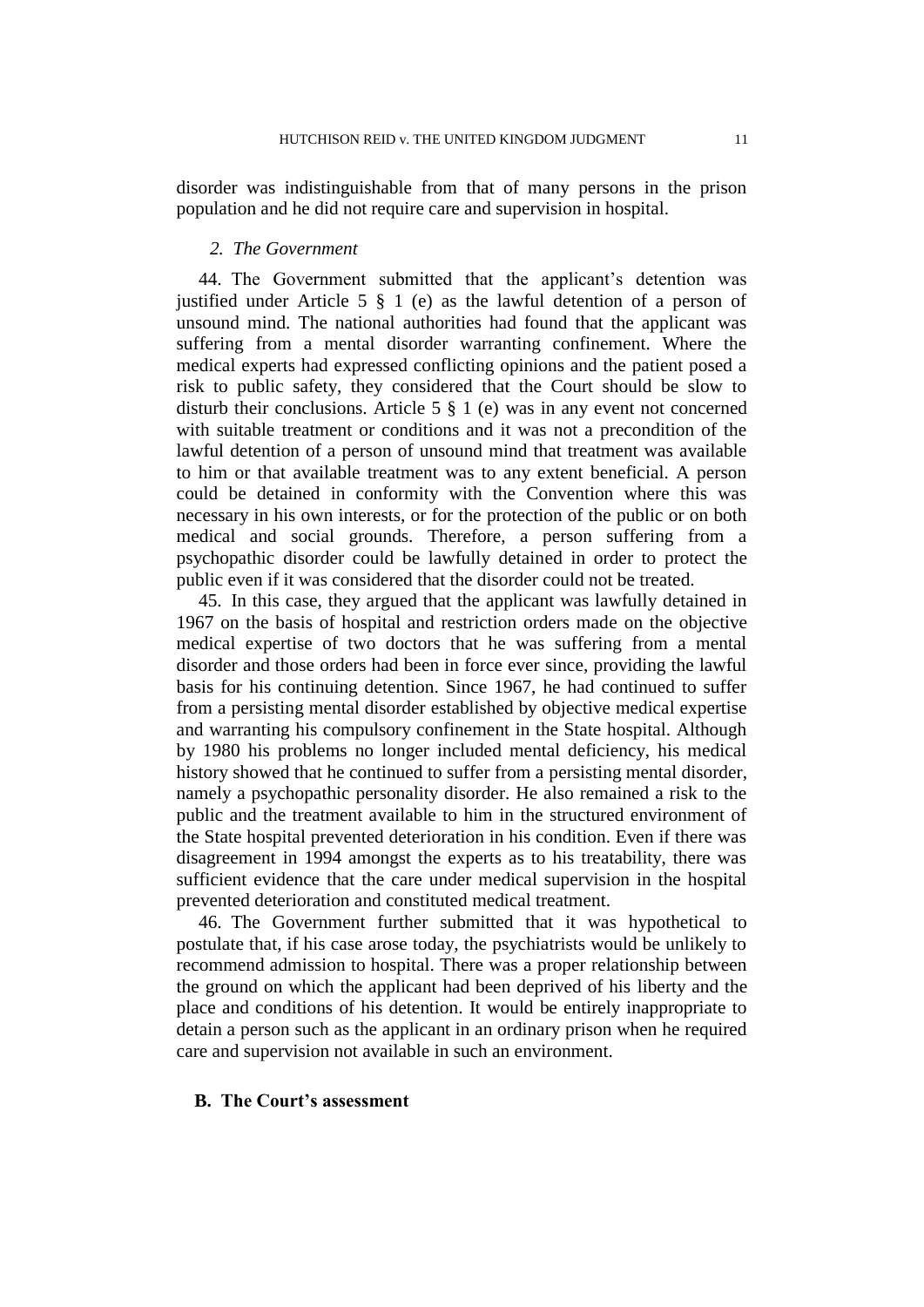#### *1. General considerations*

47. In order to comply with Article 5 § 1 of the Convention, the detention in issue must take place "in accordance with a procedure prescribed by law" and be "lawful". The Convention here refers essentially to national law and lays down the obligation to conform to the substantive and procedural rules of national law, but it requires in addition that any deprivation of liberty should be in keeping with the aim of Article 5, namely to protect the individual from arbitrariness (see, amongst many authorities, *Winterwerp v. the Netherlands*, judgment of 24 October 1979, Series A no. 33, pp. 17-18, 19-20, §§ 39 and 45; *Bizzotto v. Greece*, judgment of 15 November 1996, *Reports of Judgments and Decisions* 1996-V, p. 1738, § 31; and *Aerts v. Belgium*, judgment of 30 July 1998, *Reports* 1998-V, pp. 1961-62, § 46).

48. For the purposes of Article 5 § 1 (e), an individual cannot be deprived of his liberty as being of "unsound mind" unless the following three minimum conditions are satisfied: firstly, he must reliably be shown to be of unsound mind; secondly, the mental disorder must be of a kind or degree warranting compulsory confinement; thirdly, the validity of continued confinement depends upon the persistence of such a disorder (see *Winterwerp*, cited above, pp. 17-18, § 39; *Johnson v. the United Kingdom*, judgment of 24 October 1997, *Reports* 1997-VII, p. 2409, § 60; and, more recently, *Varbanov v. Bulgaria*, no. 31365/96, § 45, ECHR 2000-X).

49. Furthermore, there must be some relationship between the ground of permitted deprivation of liberty relied on and the place and conditions of detention. In principle, the "detention" of a person as a mental health patient will only be "lawful" for the purposes of sub-paragraph (e) of paragraph 1 if effected in a hospital, clinic or other appropriate institution (see *Ashingdane v. the United Kingdom*, judgment of 28 May 1985, Series A no. 93, p. 21, § 44, and *Aerts*, cited above, loc. cit.).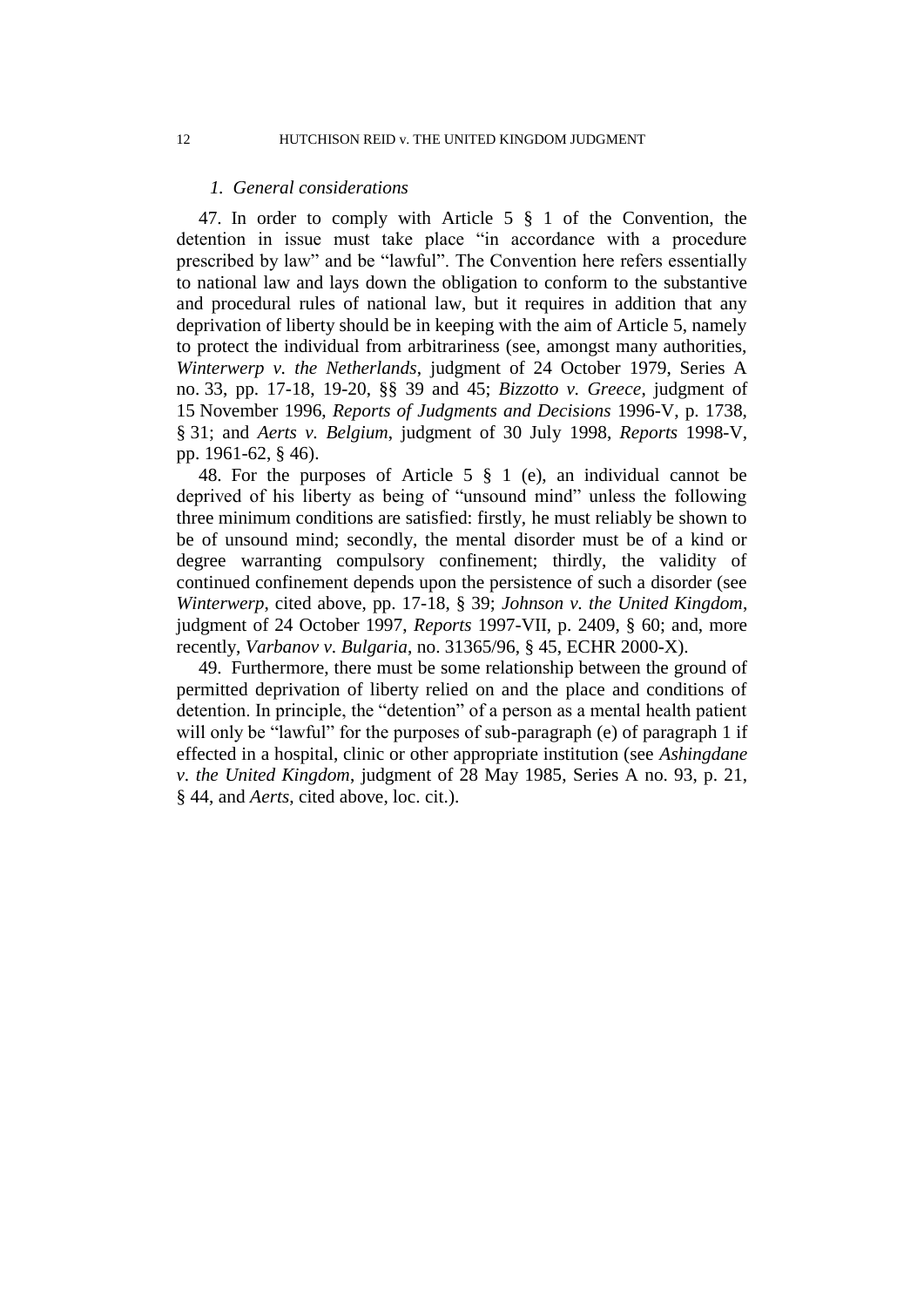#### *2. Application to the present case*

50. It is not disputed that the applicant's detention in hospital in 1967 was justified both as being "lawful" and as being on grounds of mental illness falling within the scope of Article 5  $\S$  1 (e). Nor does the applicant argue in substance that his detention has become unlawful since. He has brought numerous proceedings challenging his detention and its conformity with domestic law. These proceedings have not resulted in any findings of unlawfulness, procedural or substantive. While the Court exercises a certain power of review, it is in the first place for the national authorities, notably the courts, to interpret and apply domestic law (see, amongst many authorities, *Kemmache v. France (no. 3)*, judgment of 24 November 1994, Series A no. 296-C, pp. 87-88, § 42). There is no basis in the materials before this Court to interfere with the domestic courts' assessment in the present case. The lawfulness of the applicant's continued detention under domestic law is not however decisive.

51. The principal question which arises, in Convention terms, is whether the applicant's detention offends the aim of protecting the individual from arbitrary detention, in particular whether his continued detention in hospital can be justified under Article 5 § 1 (e). The applicant's argument, essentially, is that he is now recognised as suffering from a psychopathic personality disorder that cannot be treated in hospital and that accordingly his detention in hospital is inappropriate and therefore arbitrary. He supports this argument with reference, *inter alia*, to the reports of the doctors considered at the hearing before the sheriff in June and July 1994, the finding of the Inner House of the Court of Session that the sheriff had erred in considering that he was treatable on the basis of the medical evidence, and the fact that when he was convicted for a new offence in 1986 he was not found to be suffering from a mental disorder making it appropriate for him to receive hospital treatment.

52. This argument however turns on the domestic-law criterion applicable at the time, namely, that detention in a mental hospital was conditional on the illness or condition being of a nature or degree amenable to medical treatment. There is no such requirement imposed by Article 5 § 1 (e) of the Convention (see *Koniarska v. the United Kingdom* (dec.), no. 33670/96, 12 October 2000). The Court's case-law refers rather to the applicant being properly established as suffering from a mental disorder of a degree warranting compulsory confinement. Such confinement may be necessary not only where a person needs therapy, medication or other clinical treatment to cure or alleviate his condition, but also where the person needs control and supervision to prevent him, for example, causing harm to himself or other persons (see, for example, *Witold Litwa v. Poland*, no. 26629/95, § 60, ECHR 2000-III).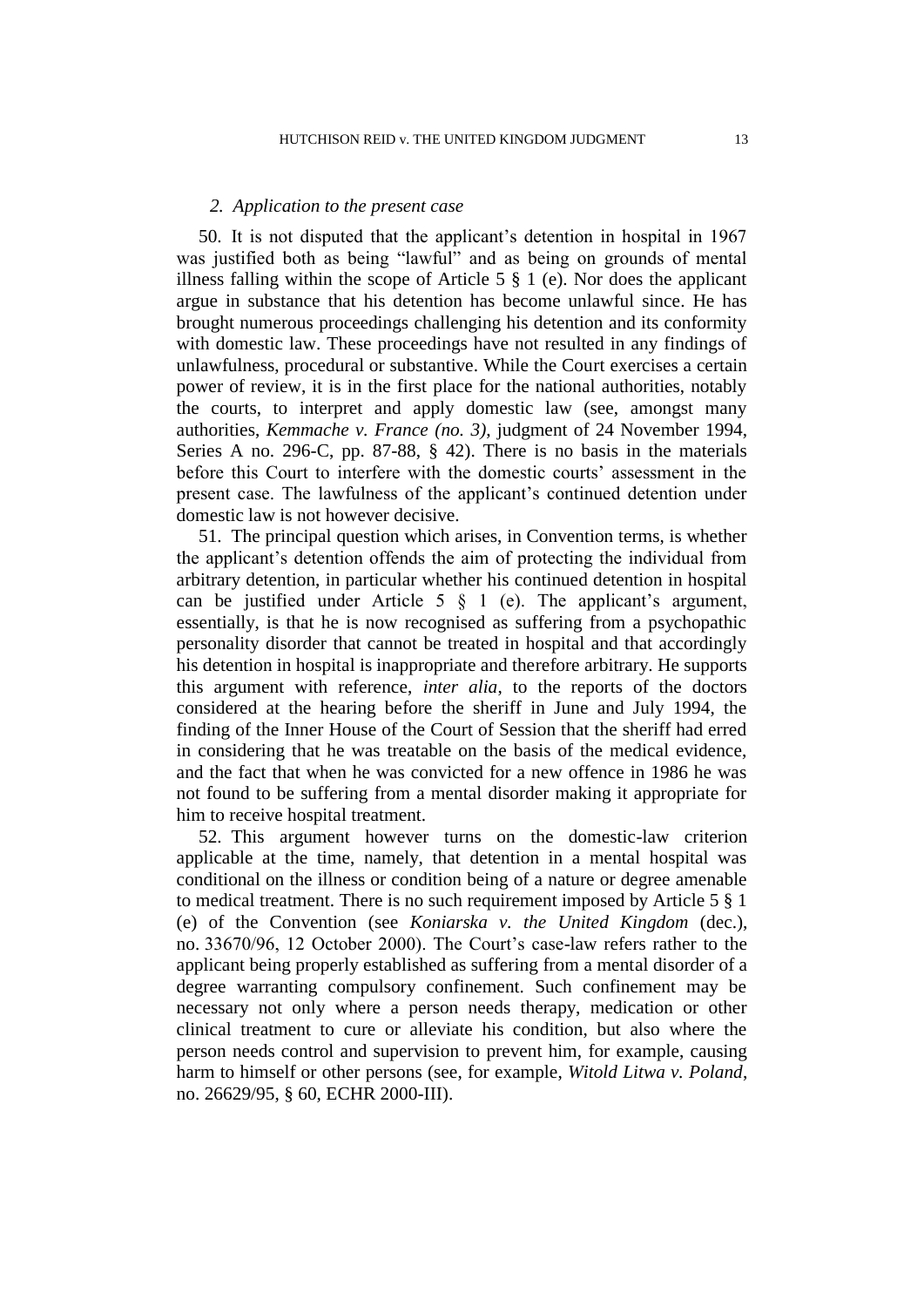53. The Court is not persuaded therefore that there was anything arbitrary in the decision not to release the applicant in 1994. The unanimous medical evidence was that the applicant suffered from a mental disorder of a psychopathic type manifesting itself in abnormally aggressive behaviour. In light of the sheriff's finding that there was a high risk of his reoffending if released, such offending being likely to have a sexual connotation, the decision not to release the applicant may be regarded as justified under Article 5 § 1 (e).

54. Furthermore, the Court does not consider that any issues of arbitrariness are disclosed by the fact that the grounds on which detention in hospital may be ordered in domestic law have altered over the period during which the applicant has been detained. Since he was first detained in 1967, considerable time has elapsed and medical, psychiatric and legal developments have, inevitably, occurred. Most recently, the Court notes that the law has been amended to make it clear in cases such as the applicant's that the fact that the mental disorder is not treatable in clinical terms does not render release compulsory where a risk to the public remains (see "Relevant domestic law and practice" above, paragraph 35).

55. Nor does the Court consider that the detention of the applicant in a mental hospital offends the spirit of Article 5 of the Convention. Generally, in fact, it would be prima facie unacceptable not to detain a mentally ill person in a suitable therapeutic environment (see *Aerts*, cited above). It would note that, even if the applicant's condition is not currently perceived as curable or amenable to treatment, the sheriff found on the basis of the evidence before him that the applicant derived benefit from the hospital environment and that his symptoms became worse outside its supportive structure. In the circumstances, there is a sufficient relationship between the grounds of the detention and place and conditions of detention to satisfy Article 5 § 1 of the Convention.

56. The Court concludes that the applicant's detention is justified under Article 5 § 1 (e) of the Convention and that there has been no breach of Article 5 § 1 in this case.

## II. ALLEGED VIOLATION OF ARTICLE 5 § 4 OF THE CONVENTION

57. Article 5 § 4 of the Convention provides:

"Everyone who is deprived of his liberty by arrest or detention shall be entitled to take proceedings by which the lawfulness of his detention shall be decided speedily by a court and his release ordered if the detention is not lawful."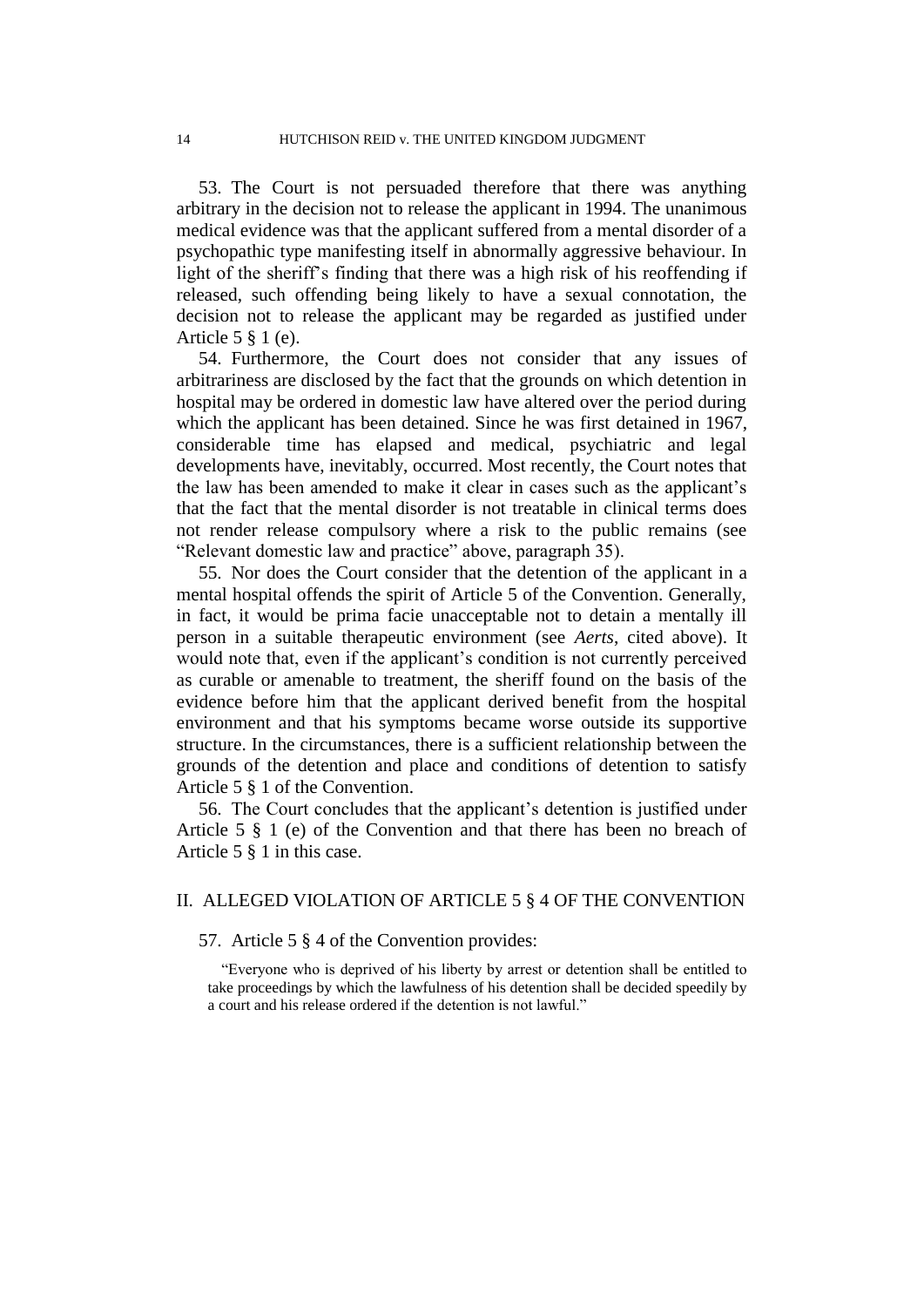#### **A. The parties' submissions**

## *1. The applicant*

58. The applicant submitted that there was no proper review by a court of the lawfulness of his detention, contrary to Article 5 § 4. The sheriff held the applicant to be treatable and therefore detainable in the face of the great weight of evidence to the contrary. The three judges of the Inner House of the Court of Session reviewing that evidence took the view that the evidence was not such that he was treatable and that he should be discharged. The House of Lords, which did not itself decide whether he was treatable, recognised that the Inner House would have been entitled to form the view it did on an appeal but that on judicial-review principles the sheriff's decision could not be challenged as unlawfully perverse. He was therefore denied a proper decision by a court on the merits on the evidence.

59. The applicant further submitted that the proceedings which commenced in April 1994 and only ended on 3 December 1998 were not conducted speedily. He denied that he failed promptly to expedite the proceedings at any stage. He had difficulties in obtaining legal aid. The proceedings were entirely novel and complex and detailed consideration had to be given by counsel to the legal and factual issues arising. His representatives acted with reasonable expedition in making any necessary applications. He was not responsible for the periods of delay involved in granting legal aid, assigning court hearings and in production of judgments by the courts, which amounted to 1,099 days in total. As regarded the adjournment before the House of Lords, this had been requested by the Secretary of State and he had been advised to agree as one such adjournment would generally be allowed. Although he retained the annual right to appeal to the sheriff, this right was meaningless given the view of the law which prevailed at the time. Until the higher courts overturned or distinguished the erroneous view of the law applied in his case, his prospects of success in a further application to the sheriff in the period 1995-98 were significantly and adversely affected.

60. The applicant further submitted that an onus of proof to a high standard of probability was placed on him in the proceedings before the sheriff. On admission the onus of proof had been placed on the authorities seeking to detain. The placing of the onus of proof on an applicant seeking release by section 64 of the 1984 Act had been recently held in a case dealing with comparable English provisions to be incompatible with Article 5 § 4 (*R. v. the Mental Health Review Tribunal North and East London Region and the Secretary of State for Health, ex parte H.*, Court of Appeal, 28 March 2001 – see paragraph 39 above). In that case the Secretary of State had conceded that the burden of proof should not be on the patient to prove that his detention no longer complied with the legal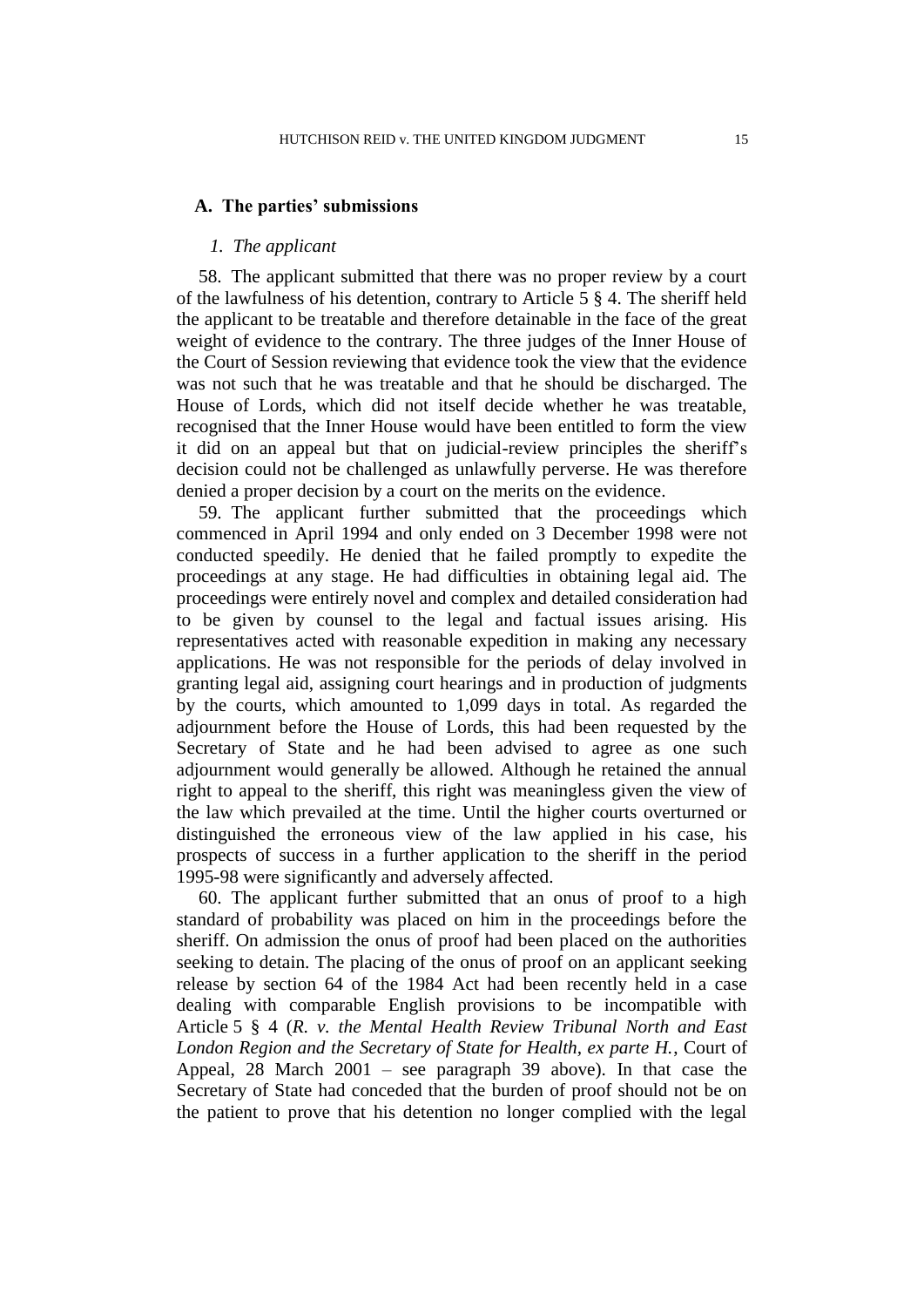requirements. In similar cases in Scotland (for example, *Lyons*, cited at paragraph 39 above), the Scottish ministers had also accepted that the Convention required them to bear the burden of proof and had argued that section 64 should be read to give this effect. The applicant rejected the Government's argument that in the circumstances the burden of proof was irrelevant. The authorities in his case should have had to prove to the sheriff that the applicant was treatable on a balance of probabilities. Instead the applicant had had to prove that he was not treatable. Given the paucity of evidence offered by the State on this point, it could not be safely assumed that placing the burden of proof on the applicant was not material to the outcome.

#### *2. The Government*

61. The Government submitted that the applicant was able to challenge the lawfulness of his continued detention in hospital by appealing to the sheriff, who was a legally qualified judge with wide jurisdiction. The sheriff was required to give the applicant or his legal representative an opportunity to be heard, he heard evidence in accordance with the ordinary rules of evidence and was empowered to release if the detention was unlawful. This review was wide enough to bear on all the conditions essential for the lawful detention of a person of unsound mind. They submitted that Article 5 § 4 did not require that an appeal against the sheriff's decision also be available. Judicial review of the decision, although not an appeal system allowing the higher courts to substitute their view on the merits, was a useful supplement to the sheriff's proceedings, as it permitted a close scrutiny by more senior judges of the decision taken, in line with the principles of judicial review which included scrutiny of the nature and sufficiency of the evidence. This was in any event wide enough to satisfy the requirements of Article 5 § 4.

62. As regarded the speediness of the proceedings, the Government submitted that the proceedings before the sheriff were speedily conducted, commencing in April 1994 and culminating with due expedition in July 1994. The applicant however took no further steps until 28 February 1995 when the Government received notice of a legal aid application. Although legal aid was granted on 17 November 1995, the applicant did not lodge his petition until 21 February 1996, some nineteen months after the decision which he sought to review. There was no delay in the Court of Session proceedings, although there was an adjournment to allow the applicant to seek legal aid to apply to the Inner House. This was granted on 30 August 1996, although the applicant did not apply to end the adjournment until 7 November 1996. Similarly, the proceedings in the House of Lords proceeded with due expedition. The Secretary of State lodged an appeal after detailed consideration of the difficult issues on 11 November 1997 and legal aid was granted to the applicant on 28 November 1997. An extension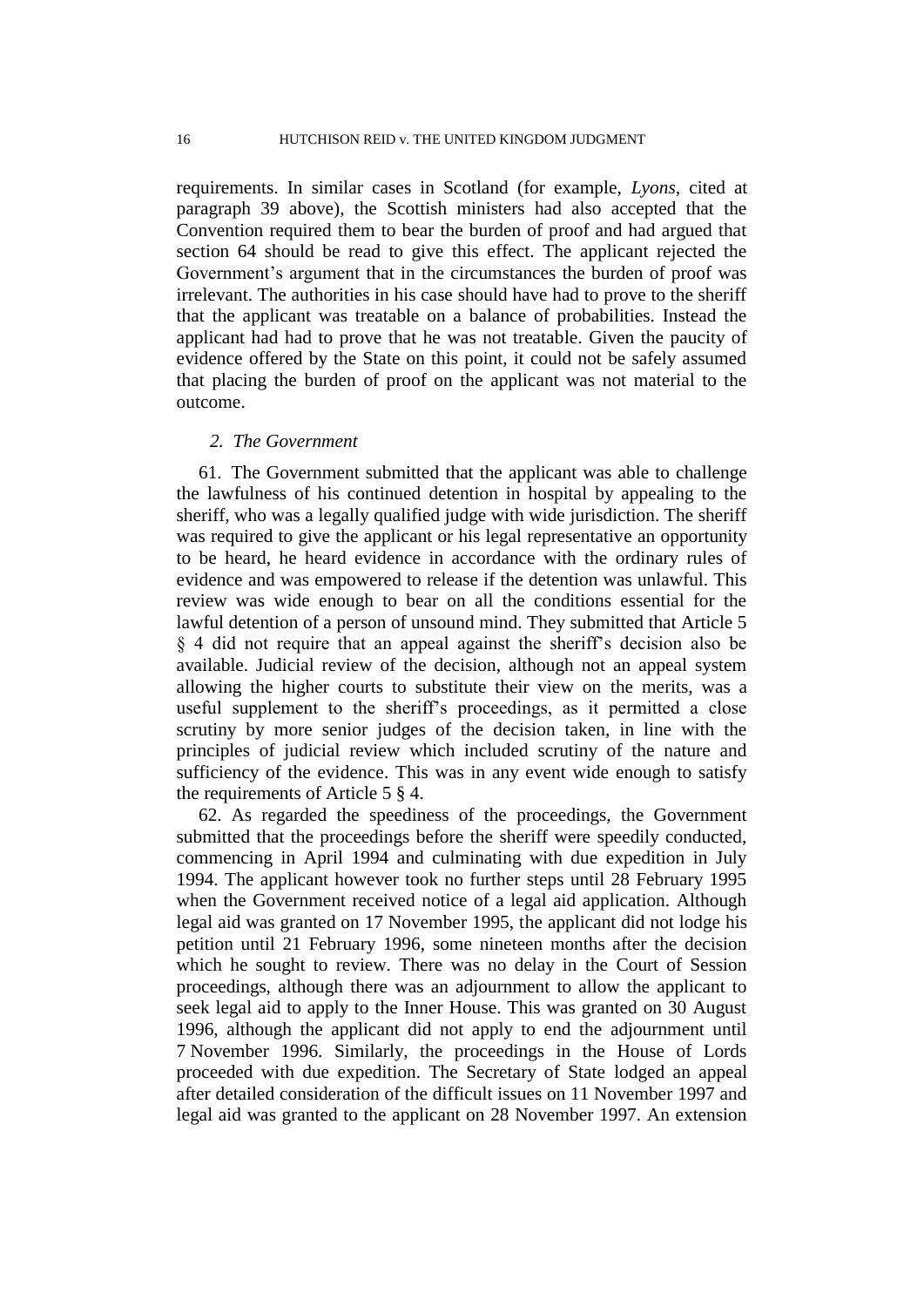of time from December 1997 to March 1998 for lodging documents was agreed by both parties. The House of Lords decision was issued without undue delay on 3 December 1998 after a hearing on 12 and 13 October 1998. The case came before four courts and the judicial authorities conducted the case diligently. The applicant also retained during this time an annual right to apply to the sheriff for release, when the lawfulness of his continued detention would have been considered *de novo* with regard to the evidence then heard.

63. As regarded the burden of proof in the sheriff proceedings, the Government submitted that technical distinctions between burdens of proof tended to become artificial once evidence was heard. The burden of proof was not a determining factor of the case unless the court was ultimately unable to come to a definite conclusion on the evidence or some part of it. In practice, both the patient and the State led evidence on the issue of whether the lawful criteria for detention were met and it was normal practice in Scotland for the State to lead evidence that the patient was continuing to suffer from a mental disorder. In the present case, the sheriff, who had had the inestimable advantage of hearing the witnesses, found it to be established that he suffered from a mental disorder and that there was a high probability that he would reoffend. He thus came to a definite conclusion on the evidence and no question of onus arose. The Government agreed that section 64 was broadly analogous to sections 72 and 73 in issue in *Ex parte H.* (cited at paragraph 39 above), since which the law had been changed by a remedial order. The Scottish Ministers in *Lyons* (cited at paragraph 39 above) had accepted that the burden of proof lay on them in appeals brought by a patient and the Government also accepted that the State was required to satisfy the court of the positive facts which warranted the continuing detention of a patient. This accorded with what had been the previous practice. Section 64 of the 1984 Act was therefore not incompatible with Article 5 § 4 of the Convention and the question of the onus of proof was of no significance or materiality.

### **B. The Court's assessment**

#### *1. General principles*

64. Article 5 § 4 provides a fundamental safeguard against arbitrary detention in requiring that an individual who is deprived of his liberty has the right to have the lawfulness of that detention reviewed by a court. The "court" referred to in this provision does not necessarily have to be a court of law of the classic kind, integrated within the standard judicial machinery of the country. The term denotes "bodies which exhibit not only common fundamental features, of which the most important is independence of the executive and the parties to the case ..., but also the guarantees" –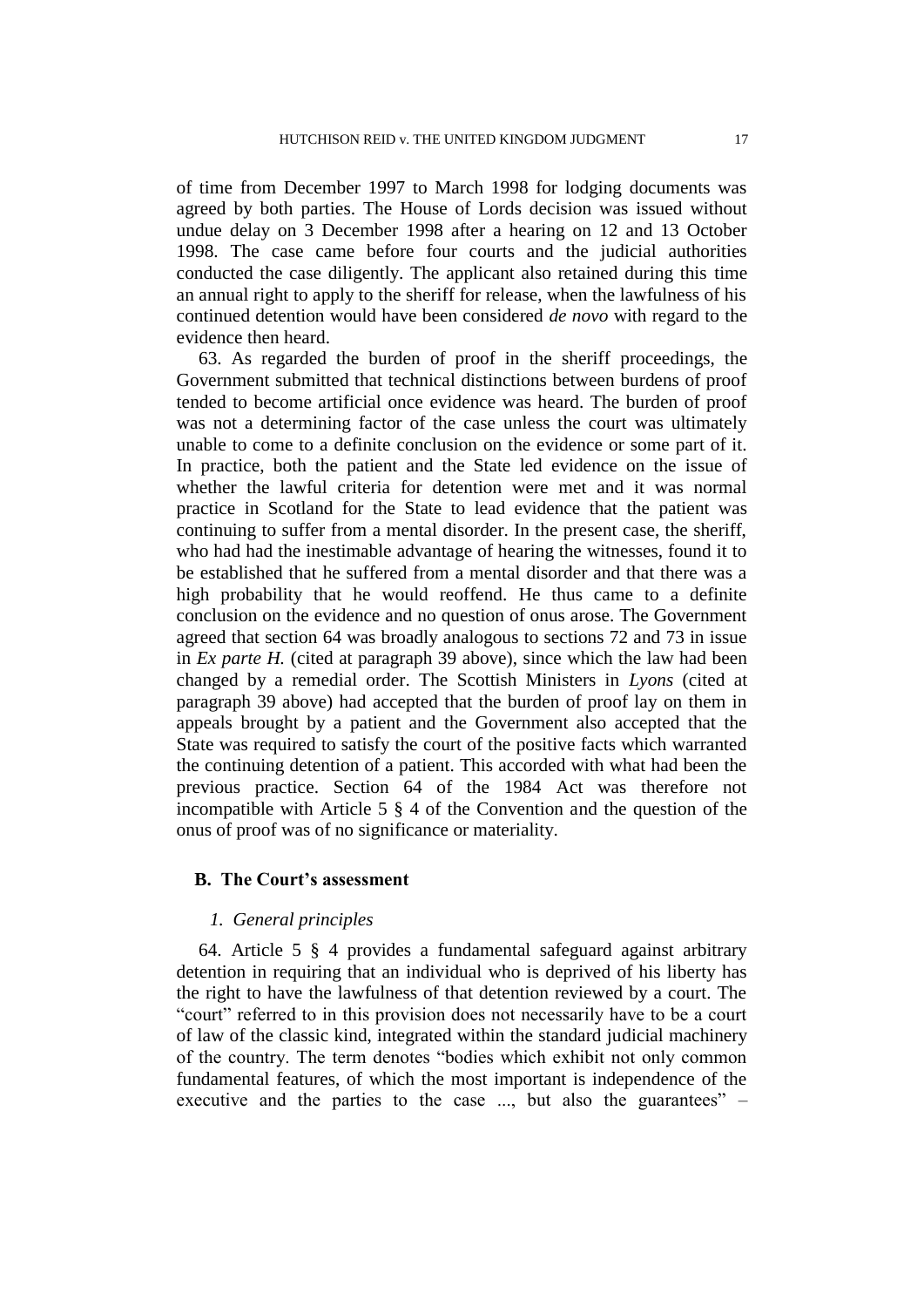"appropriate to the kind of deprivation of liberty in question" – "of a judicial procedure", the forms of which may vary but which must include the competence to "decide" the "lawfulness" of the detention and to order release if the detention is not lawful (see *Weeks v. the United Kingdom*, judgment of 2 March 1987, Series A no. 114, p. 30, § 61, and the authorities cited therein).

65. An arrested or detained person is entitled before such a court to a review of the "lawfulness" of his detention in light not only of domestic-law requirements but also of the text of the Convention, the general principles embodied therein and the aim of the restrictions permitted by paragraph 1 (see, *inter alia*, *Brogan and Others v. the United Kingdom*, judgment of 29 November 1988, Series A no. 145-B, pp. 34-35, § 65). This does not guarantee a right to judicial review of such a scope as to empower the court, on all aspects of the case including questions of pure expediency, to substitute its own discretion for that of the decision-making authority. The review should, however, be wide enough to bear on those conditions which are essential for the lawful detention of a person subject to the type of deprivation of liberty ordered (see *E. v. Norway*, judgment of 29 August 1990, Series A no. 181-A, pp. 21-22, § 50, and *Singh v. the United Kingdom*, judgment of 21 February 1996, *Reports* 1996-I, p. 300, § 65).

66. An entitlement to a review arises both at the time of the initial deprivation of liberty and, where new issues of lawfulness are capable of arising, periodically thereafter (see, *inter alia*, *Kurt v. Turkey*, judgment of 25 May 1998, *Reports* 1998-III, p. 1185, § 123, and *Varbanov*, cited above, § 58). In the review procedure, the competent courts are required to reach their decisions "speedily". The question of whether periods comply with the requirement must – as with the "reasonable time" stipulation in Article 5  $\S$  3 and Article 6  $\S$  1 – be determined in the light of the circumstances of each case (see *Sanchez-Reisse v. Switzerland*, judgment of 21 October 1986, Series A no. 107, p. 20, § 55).

## *2. The Court's assessment*

67. The applicant's appeal for release from detention in hospital was heard before the sheriff in a hearing held on 14 June and 1 July 1994, at which was presented the written and oral evidence of seven consultant psychiatrists. The sheriff issued his judgment dismissing the appeal on 19 July 1994. The Court considers that the sheriff may be regarded as a "court" for the purposes of Article 5  $\S$  4, satisfying the requirements, as judge of civil and criminal jurisdiction, of independence and impartiality and offering judicial guarantees of an adversarial procedure. The applicant's complaints concerning the sheriff's approach to the evidence and application of domestic law do not affect this assessment.

68. Nonetheless, two aspects of the proceedings raise issues which the Court has examined further, firstly, the applicant's complaint that the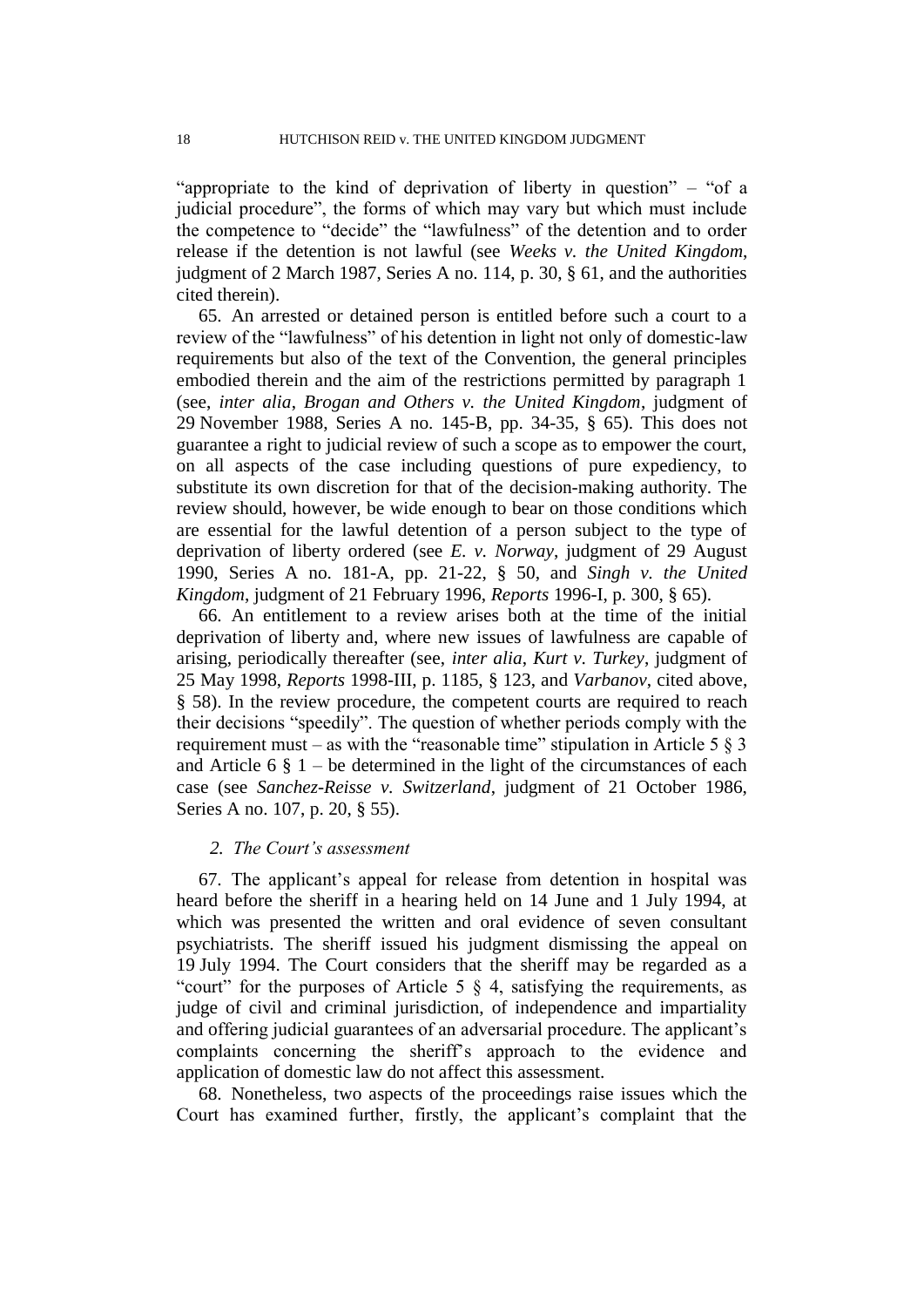burden of proof is on the patient in such proceedings and, secondly, whether the proceedings were sufficiently speedy.

#### **(a) The burden of proof**

69. The applicant complained that in the proceedings brought for release under section 64 of the 1984 Act it was for the patient to satisfy the sheriff that he was no longer suffering from a mental disorder requiring his detention in hospital for medical treatment, arguing that under Article 5 of the Convention it was for the State to justify the deprivation of liberty.

70. The Court would observe that there is no direct Convention case-law governing the onus of proof in Article 5 § 4 proceedings, although the imposition of a strong burden of proof on applicants held in detention on remand to show that there was no risk of absconding has previously been taken into account in finding procedures for review of that detention incompatible with the Article 5 § 4 (see *Nikolova v. Bulgaria* [GC], no. 31195/96, § 59, ECHR 1999-II, and *Ilijkov v. Bulgaria*, no. 33977/96, § 99, 26 July 2001).

71. That it is however for the authorities to prove that an individual satisfies the conditions for compulsory detention, rather than the converse, may be regarded as implicit in the case-law. In examining complaints under Article 5 § 1, the Court has adopted the approach that both the initial deprivation of a mental patient's liberty and the continued detention can only be lawful under Article 5 § 1 (e) if it can "reliably be shown that he or she suffers from a mental disorder sufficiently serious to warrant detention", namely that the burden lies on the authorities in both cases (see *Winterwerp*, cited above, pp. 17-18, §§ 39-40, and *Johnson*, cited above, pp. 2409-10, § 60). The Court would observe that this position has in effect been acknowledged by the Secretary of State in proceedings taken by a mental patient in England and by the Scottish ministers in recent proceedings in Scotland (see paragraph 39 above). The Government in their observations have accepted this, without however conceding the occurrence of a breach in the applicant's case.

72. The Court does not read the Government's arguments as asserting that the burden of proof did not, in law, lie on the applicant in his appeal in 1994. In any event, the sheriff in the applicant's case stated quite clearly that the onus of proof lay on the applicant. The Government argued rather that in practice the authorities always led evidence in support of the continued detention and that, once evidence was before the court, issues of the burden of proof were largely irrelevant for the sheriff in reaching his findings on the material before him.

73. It is true in this case that there was considerable medical evidence before the sheriff concerning the applicant's condition and that the sheriff made clear and unequivocal findings as to the existence of a serious mental disorder and the risk of the applicant reoffending. These conclusions were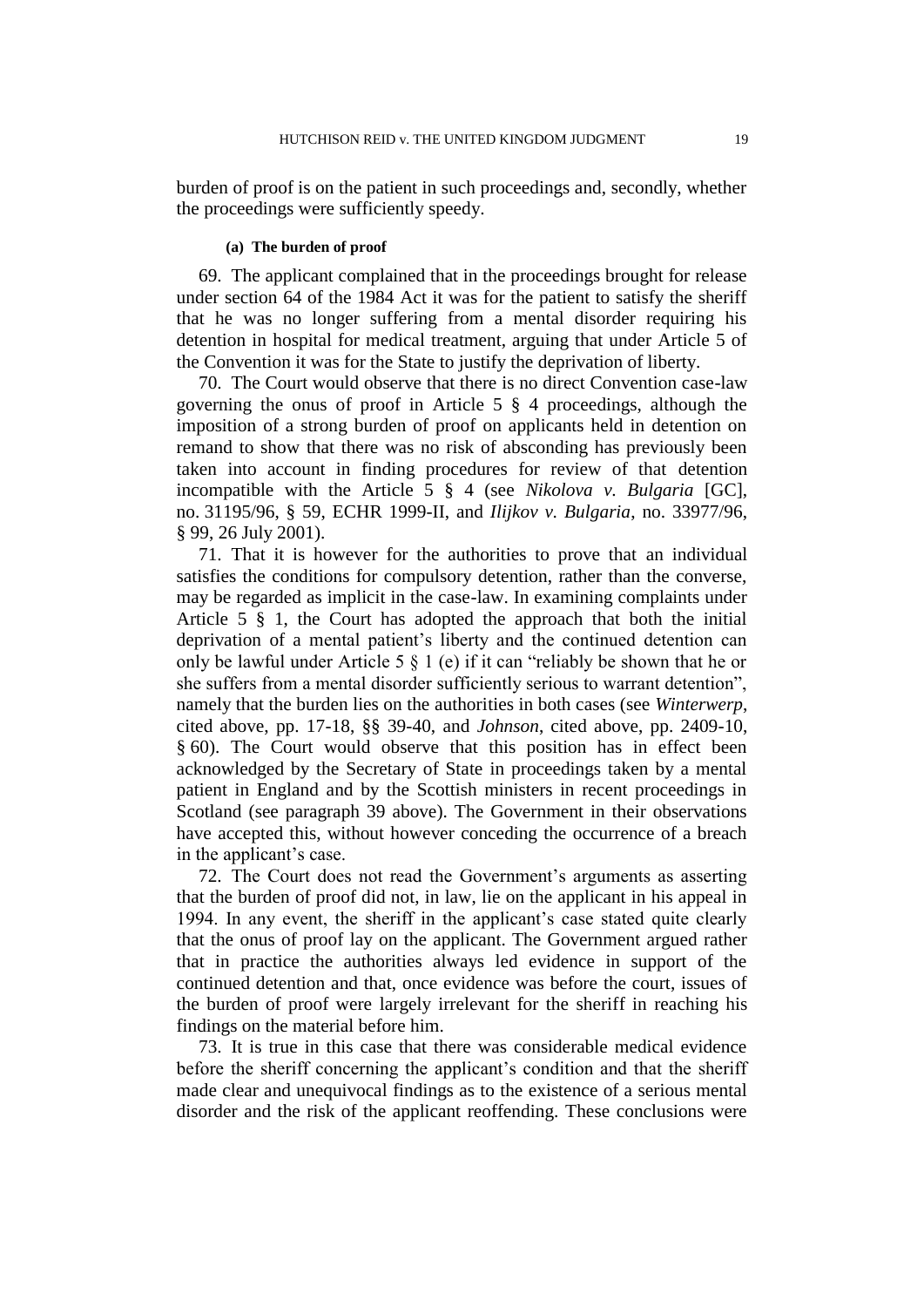reached on an assessment of the evidence as a whole and the burden of proof does not appear to have played any role. However, there was another issue before the sheriff concerning the domestic-law requirement that the applicant's mental illness was amenable to treatment. On that point, the medical experts differed, the sheriff noting that the majority of the opinions were to the effect that the applicant's condition was not curable and that the medical treatment provided by the State hospital had not alleviated and would not alleviate his condition. Of the seven consultant psychiatrists who had given evidence, he referred to two doctors' assessments that the applicant had improved or benefited from the care and stability provided in the hospital environment. In reaching his decision to reject his appeal, the sheriff stated, in terms referring to the onus of proof placed on the applicant by section 64 of the 1984 Act, that he had not been satisfied that the applicant was not now suffering from a mental disorder of a nature or degree which made it appropriate for him to be liable to be detained in a hospital for medical treatment. The Court also notes that, on reviewing the sheriff's decision, the Inner House of the Court of Session found that the evidence did not support a conclusion that the applicant was "treatable". In those circumstances, the Court is not persuaded that the onus of proof placed on the applicant in the proceedings by the applicable legislation was irrelevant to the outcome. The Government argued that the burden of proof could not be considered a determining factor of a case unless a court was unable to come to a definite conclusion on the evidence or some part of it. It is however sufficient to raise a problem concerning the effectiveness of the proceedings as a mechanism for preventing arbitrary or unlawful detention, if, on the state of evidence before the court, the burden of proof placed on the applicant was capable of influencing the decision. In the applicant's case, where the issue of treatability was subject to conflicting views, this would appear to be the case.

74. The Court finds therefore that in so far as the burden of proof was placed on the applicant in his appeal to establish that his continued detention did not satisfy the conditions of lawfulness it was not compatible with Article 5  $\S$  4 of the Convention.

#### **(b) Speed of review**

75. Article 5 § 4 proclaims the right, following the institution of proceedings applying for release, to a speedy judicial decision concerning the lawfulness of detention and to an order terminating it if proved unlawful (see, for instance, *Baranowski v. Poland*, no. 28358/95, § 68, ECHR 2000-III).

76. In this case, the applicant applied for release on 8 April 1994. A hearing took place in June and July 1994 and the sheriff issued his decision refusing release on 19 July 1994. A period of three months and eleven days thus elapsed at first instance. The decisions in the applicant's subsequent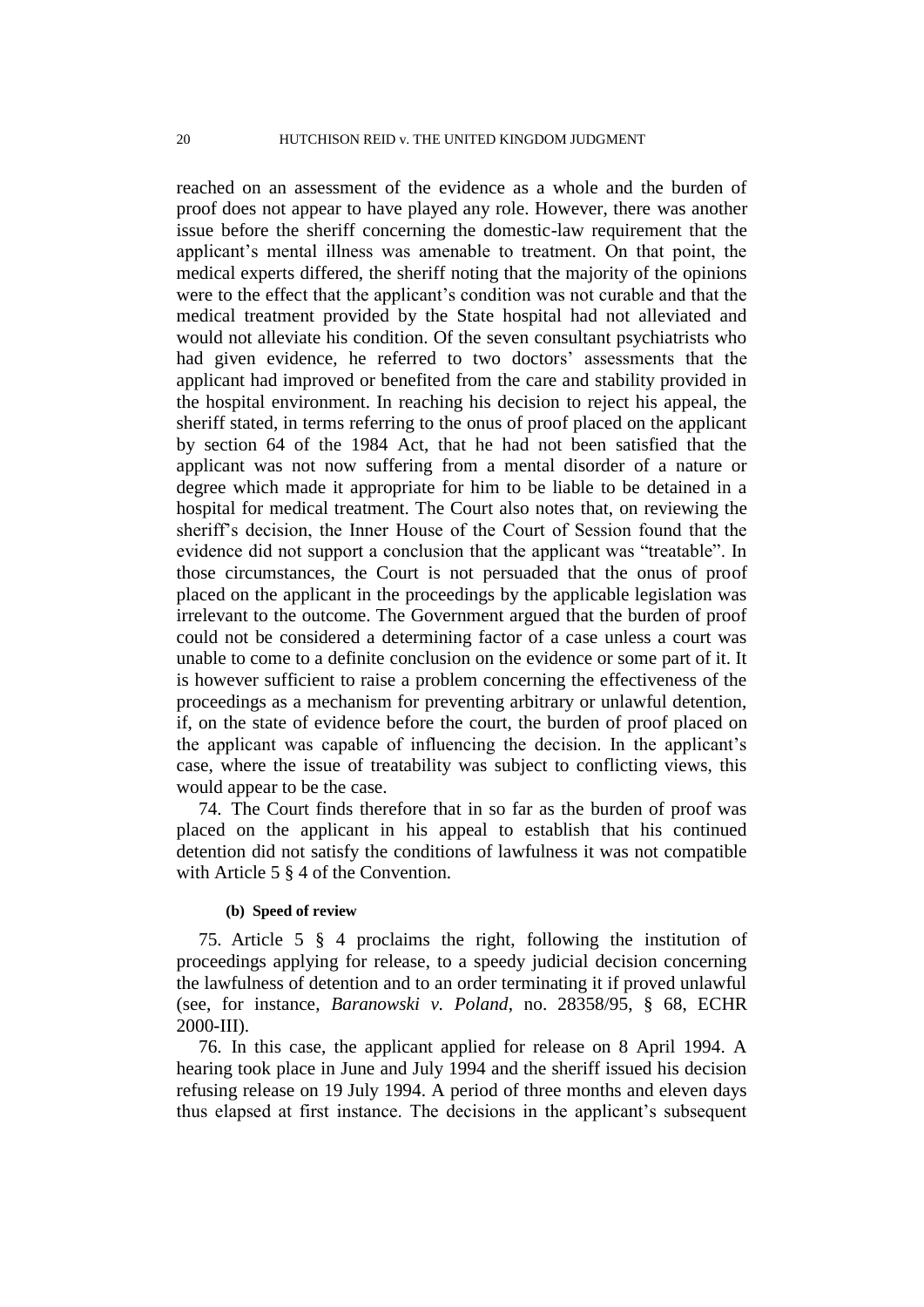appeals were given on 29 May 1996 by the Outer House of the Court of Session, on 22 August 1997 by the Inner House of the Court of Session and, finally, on 3 December 1998, by the House of Lords, three years nine months and twenty five days after the applicant's application.

77. The Court notes that the hearing of the applicant's application for release involved the preparation and hearing of considerable psychiatric evidence and that complex issues of domestic law arose on which the courts showed some diversity of opinion. It is also apparent that the applicant himself was responsible for some delay in the pursuit of his appeals. In particular, the applicant waited some six months after the sheriff's decision to apply for legal aid for judicial review; after his application for legal aid was refused in March 1995, he did not re-apply until October 1995; he delayed from 30 August 1996, when he was granted legal aid, to 7 November 1996 in applying to lift the adjournment in the proceedings and he agreed to the adjournment of the House of Lords proceedings which delayed the hearing for some months. However, even taking those delays into account, the Court observes that there was a lapse of time of three months and eight days between the applicant's application to the Outer House of the Court of Session and the decision dismissing his appeal; of nine months and ten days between the lifting by the Inner House of the Court of Session of the adjournment (granted for the applicant to obtain legal aid) on 12 November 1996 and its judgment on 22 August 1997; and of seven months and three days between the setting down of the case for hearing by the House of Lords and the delivery of its judgment on 3 December 1998.

78. While it is true that Article 5 § 4 guarantees no right, as such, to an appeal against decisions ordering or extending detention, it follows from the aim and purpose of this provision that its requirements must be respected by appeal courts if an appeal lies against a decision (see *Rutten v. the Netherlands*, no. 32605/96, § 53, 24 July 2001, and *Navarra v. France*, judgment of 23 November 1993, Series A no. 273-B, p. 28, § 28). The applicant's applications challenging the sheriff's decision were not, in the domestic sense, full appeals on fact and law but involved judicial review, principally, of lawfulness and propriety of procedure. As the appellate instances were nonetheless involved in ruling on issues concerning the lawfulness of his continued detention and this could have potentially led to his release, the Court sees no reason why they should not be taken into account as part of the proceedings. The fact that in Scotland there is a fourtier system of review cannot serve to justify the applicant being deprived of his rights under Article 5 § 4 of the Convention. It is for the State to organise its judicial system in such a way as to enable its courts to comply with the requirements of that provision (see, *mutatis mutandis*, *R.M.D. v. Switzerland*, judgment of 26 September 1997, *Reports* 1997-VI, p. 2015, § 54, and *G.B. v. Switzerland*, no. 27426/95, § 38, 30 November 2000).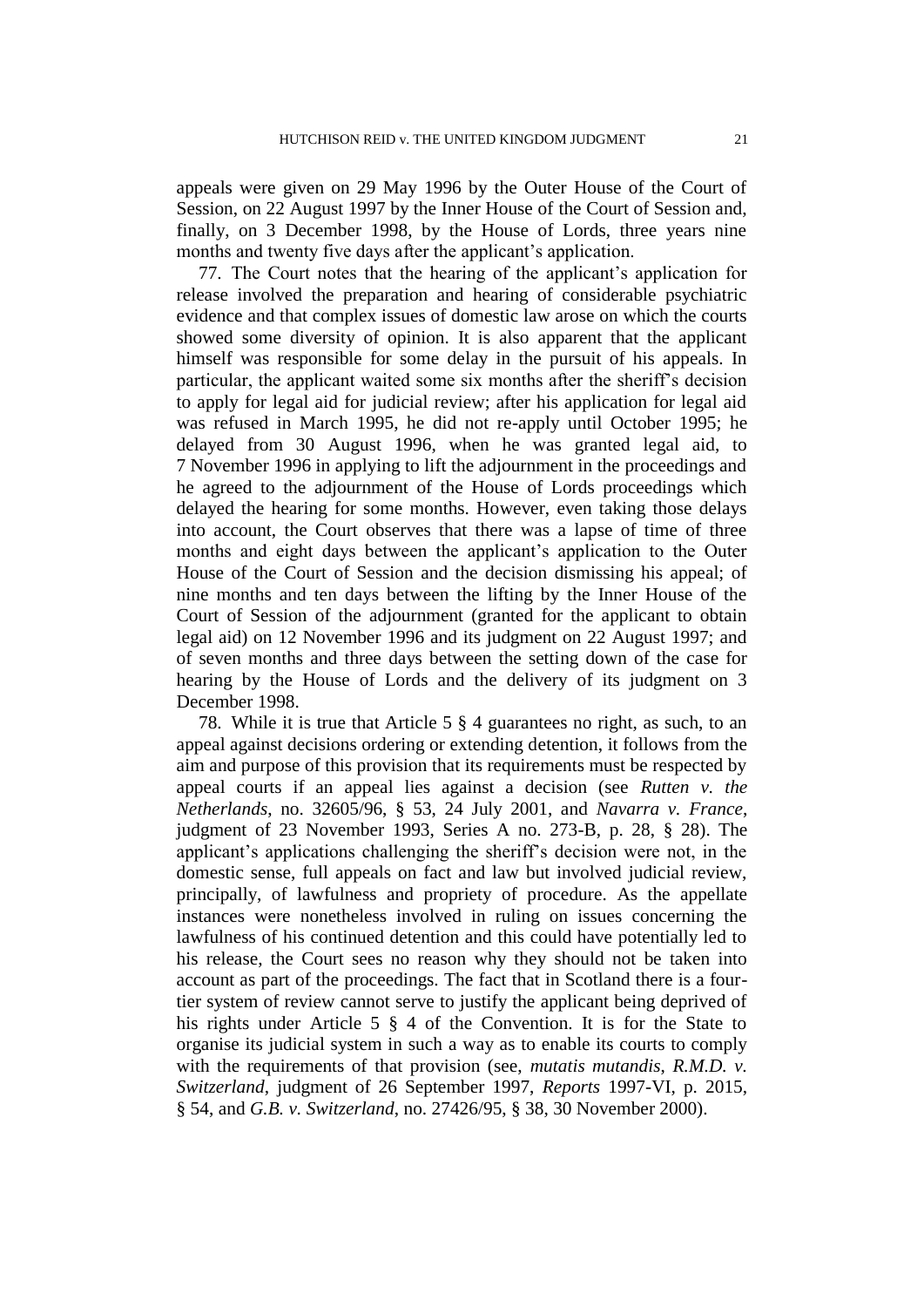79. The Court observes that in *Rutten* (cited above) it found a breach of the speed requirement of Article 5 § 4 of the Convention where the firstinstance court took two months and seventeen days to issue its decision and the appellate court took a further three months to give judgment concerning the applicant's application for release from the secure institution where he was receiving treatment. The longer delays which appear in this case cannot be justified either by the complexity of the case or the exigencies of internal procedure. While one year per instance may be a rough rule of thumb in Article 6 § 1 cases, Article 5 § 4, concerning issues of liberty, requires particular expedition.

80. The Government pointed out that the applicant could re-apply to the sheriff for release each year. This, however, does not remedy any delay in bringing this particular application for release to the required speedy conclusion. In so far as similar issues of fact or law arose, it could not reasonably be anticipated that subsequent applications would have any prospect of being determined in the applicant's favour or in advance of the appeals in progress.

81. The Court discerns no exceptional grounds such as to justify the delay in determining the applicant's application for release (see *Musiał v. Poland* [GC], no. 24557/94, § 44, ECHR 1999-II). It concludes that there has been in this respect a violation of Article 5 § 4 of the Convention.

#### III. ALLEGED VIOLATION OF ARTICLE 13 OF THE CONVENTION

82. The applicant complained, in the alternative to his submissions under Article 5 § 4 of the Convention, that he had no effective remedy for his complaints, contrary to Article 13. Given the Court's findings above, it does not propose to consider this matter further.

#### IV. APPLICATION OF ARTICLE 41 OF THE CONVENTION

#### 83. Article 41 of the Convention provides:

"If the Court finds that there has been a violation of the Convention or the Protocols thereto, and if the internal law of the High Contracting Party concerned allows only partial reparation to be made, the Court shall, if necessary, afford just satisfaction to the injured party."

#### **A. Damage**

84. The applicant claimed that as he had been detained in hospital since 1986 in contravention of Article 5 § 1 of the Convention he should be awarded a measure of pecuniary compensation to reflect the loss of possibility of obtaining remunerative employment during that period. As he had been deprived of his liberty and his detention had arguably caused his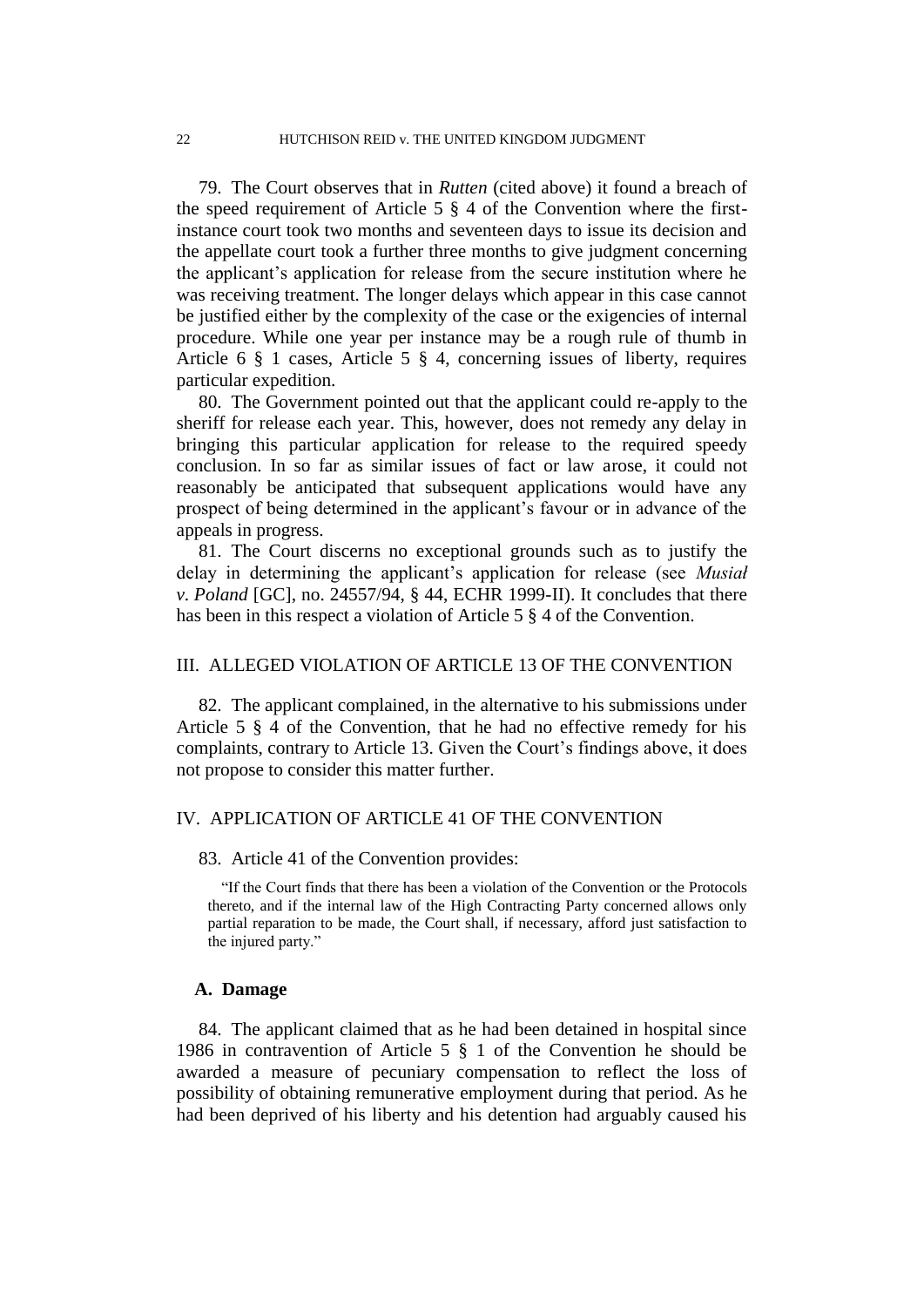mental condition to deteriorate, an award should also be made for nonpecuniary damage. He did not refer to any particular amount.

85. The Government submitted that the applicant's claim for pecuniary loss was wholly speculative. No evidence showed that the applicant had in fact suffered any deterioration over the period as alleged. In their view, the finding of a violation would be sufficient just satisfaction for any finding of a breach, in particular as the domestic law concerning the burden of proof had now been adjusted.

86. The Court reiterates that there must be a clear causal connection between the pecuniary damage claimed by the applicant and the violation of the Convention and that this may, where appropriate, include compensation in respect of loss of earnings or other sources of income (see, amongst other authorities, *Barberà, Messegué and Jabardo v. Spain* (Article 50), judgment of 13 June 1994, Series A no. 285-C, pp. 57-58, §§ 16-20, and *Çakıcı v. Turkey* [GC], no. 23657/94, § 127, ECHR 1999-IV). In the present case, where the Court has found procedural breaches of Article 5  $\frac{8}{9}$  4 of the Convention but no breach of Article  $5 \tS 1$ , it does not consider that any pecuniary damage flowed from the violations found. It cannot speculate as to whether the applicant would have been released if the procedures adopted by the courts had been different.

87. That said, the Court notes the procedural breach under Article 5 § 4 concerning the burden of proof and the long period of delay in the proceedings brought by the applicant for his release and considers that some feelings of frustration and anxiety must have arisen which justify an award of non-pecuniary damage. It awards a sum of 2,000 euros (EUR) in this respect.

## **B. Costs and expenses**

88. The applicant claimed a total of 2,050 pounds sterling (GBP), including GBP 900 for counsel's work on the application and written submissions, GBP 550 for conferences and consultations between solicitor and counsel and GBP 600 for solicitors' communications with the applicant and with this Court.

89. The Government did not comment on these claims.

90. The Court awards the applicant's claims in full, namely, EUR 3,218.

#### **C. Default interest**